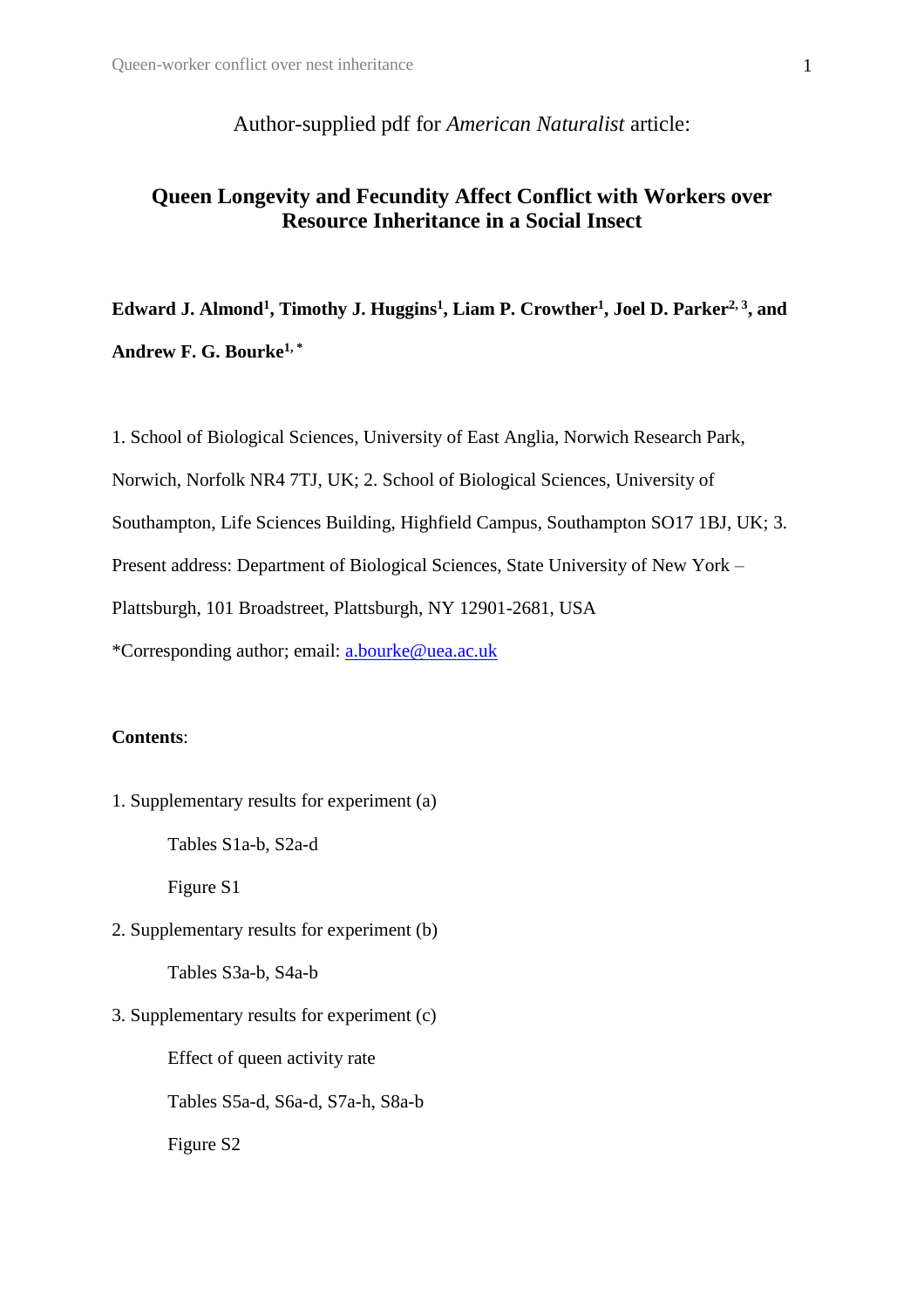#### **1. Supplementary results for experiment (a), i.e. experiment to determine effect of queen longevity on workers' reproductive success**

Table S1a. Effect of queen longevity on queen sexual production (figure S1). Parameter estimates and hypothesis tests of all effects included in the 'best' LMM according to model selection using AICc (table S1b). Term, variable name; Estimate, parameter estimate; SE, standard error of estimate; *t*, test statistic; *p*, p-value.

| Term                         | Estimate  | <b>SE</b> | $\boldsymbol{t}$ | p        |
|------------------------------|-----------|-----------|------------------|----------|
| (Intercept)                  | 1.57      | 101.62    | 0.02             | 0.99     |
| treatment                    | 85.12     | 145.44    | 0.59             | 0.56     |
| longevity                    | 8.65      | 1.66      | 5.20             | < 0.0001 |
| cohort                       | 874.47    | 2952.42   | 0.30             | 0.77     |
| w.rate                       | $-1.91$   | 13.64     | $-0.14$          | 0.89     |
| treatment: longevity         | $-4.65$   | 3.55      | $-1.31$          | 0.19     |
| treatment:cohort             | $-445.24$ | 3199.42   | $-0.14$          | 0.89     |
| longevity: cohort            | $-23.10$  | 71.07     | $-0.32$          | 0.75     |
| treatment:w.rate             | 32.22     | 31.00     | 1.04             | 0.30     |
| longevity:w.rate             | $-0.26$   | 0.26      | $-1.00$          | 0.32     |
| cohort:w.rate                | $-333.58$ | 1144.56   | $-0.29$          | 0.77     |
| treatment: longevity: cohort | 11.58     | 74.52     | 0.16             | 0.88     |
| treatment:longevity:w.rate   | 0.09      | 0.82      | 0.11             | 0.91     |
| longevity:cohort:w.rate      | 6.94      | 27.10     | 0.26             | 0.80     |

Cohort: cohort 1 or 2 (see main text, 'Methods'); longevity: time before queen removal or death, dated from the switch point; w.rate: mean rate of worker production; treatment: queen removed or died naturally. Queen sexual production was measured as the total number of males and young queens produced by a queen during her tenure of the colony.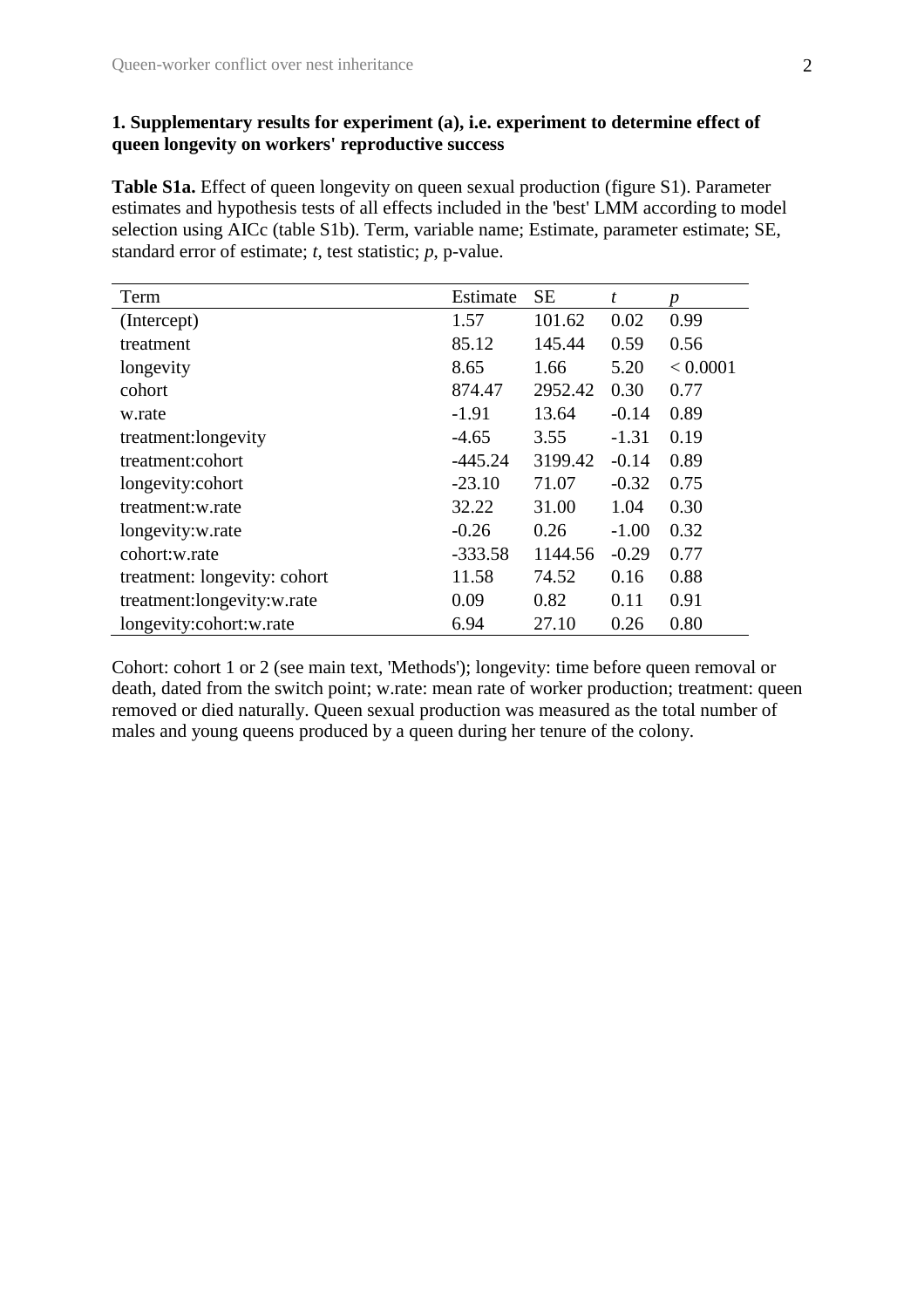**Table S1b.** Model selection summary of 17 highest ranked models from candidate LMMs using Akaike's Information Criteria for models to estimate effect of queen longevity on queen sexual production; all possible combinations of variables and interactions were compared (167 candidate models) and candidate models within 10 AIC points of the best model are shown. Effects of variables (as defined in table S1a): parameter estimates are given for covariates; + denotes a factor is included in that model; NA, variable not included; d.f., model degrees of freedom; logLik, Log Liklihood; AICc, second-order Akaike's Information Criterion; delta, difference in AICc relative to the best model; weight, sum of Akaike weights. In this and all similar tables, interaction terms not included in any of the shown models are not included.

| (Intercept) | cohort | longevity | treatment | w.rate   | cohort:<br>longevity | cohort:<br>treatment | cohort:<br>w.rate | longevity:<br>treatment | longevity:<br>w.rate | treatment:<br>w.rate | cohort:<br>longevity:<br>treatment | cohort:<br>longevity:<br>w.rate | longevity:<br>treatment:<br>w.rate | d.f. | logLik    | AICc   | delta | weight |
|-------------|--------|-----------|-----------|----------|----------------------|----------------------|-------------------|-------------------------|----------------------|----------------------|------------------------------------|---------------------------------|------------------------------------|------|-----------|--------|-------|--------|
| 1.57        | $+$    | 8.65      | 85.12     | $-1.91$  | $+$                  | $^{+}$               | $+$               | $-4.65$                 | $-0.26$              | 32.22                | $+$                                | $^{+}$                          | 0.09                               | 18   | $-291.86$ | 637.26 | 0.00  | 0.31   |
| 62.27       | $+$    | 7.29      | 39.16     | $-13.90$ | $+$                  | $^{+}$               | $^{+}$            | $-3.74$                 | NA                   | 38.22                | $+$                                | <b>NA</b>                       | <b>NA</b>                          | 14   | $-300.07$ | 637.91 | 0.65  | 0.22   |
| 3.85        | $+$    | 8.60      | 75.13     | $-2.36$  | $+$                  | $^{+}$               | $+$               | $-4.34$                 | $-0.25$              | 35.37                | $+$                                | $+$                             | <b>NA</b>                          | 16   | $-296.83$ | 638.93 | 1.68  | 0.13   |
| 67.10       | $+$    | 7.18      | 3.30      | $-13.81$ | $+$                  | $+$                  | $+$               | $-2.56$                 | <b>NA</b>            | 36.33                | NA                                 | <b>NA</b>                       | <b>NA</b>                          | 13   | $-303.08$ | 640.43 | 3.17  | 0.06   |
| 85.08       | $+$    | 6.77      | $-70.24$  | $-13.49$ | $+$                  | $+$                  | $+$               | <b>NA</b>               | NA                   | 31.69                | NA                                 | <b>NA</b>                       | NA                                 | 12   | $-305.20$ | 641.33 | 4.08  | 0.04   |
| 14.87       | $+$    | 8.35      | 32.07     | $-3.26$  | $+$                  | $+$                  | $+$               | $-2.96$                 | $-0.23$              | 33.46                | NA                                 | $+$                             | <b>NA</b>                          | 15   | $-300.01$ | 641.45 | 4.20  | 0.04   |
| 3.29        | $+$    | 8.61      | 90.15     | $-2.25$  | $+$                  | $+$                  | $+$               | $-4.78$                 | $-0.25$              | 35.61                | $+$                                | <b>NA</b>                       | <b>NA</b>                          | 15   | $-300.03$ | 641.49 | 4.23  | 0.04   |
| 78.83       | $+$    | 6.91      | 14.25     | $-13.60$ | NA                   | $\! +$               | $+$               | $-3.09$                 | <b>NA</b>            | 37.48                | NA                                 | <b>NA</b>                       | <b>NA</b>                          | 12   | $-305.59$ | 642.12 | 4.86  | 0.03   |
| 52.04       | $+$    | 7.51      | $-58.54$  | $-5.97$  | $+$                  | $\! +$               | $+$               | <b>NA</b>               | $-0.16$              | 29.40                | <b>NA</b>                          | $+$                             | <b>NA</b>                          | 14   | $-302.41$ | 642.59 | 5.33  | 0.02   |
| 99.74       | $+$    | 6.43      | $-77.87$  | $-13.22$ | NA                   | $^{+}$               | $+$               | <b>NA</b>               | <b>NA</b>            | 32.43                | <b>NA</b>                          | <b>NA</b>                       | <b>NA</b>                          | 11   | $-307.92$ | 643.59 | 6.33  | 0.01   |
| 1.72        | $+$    | 8.64      | 98.66     | $-1.94$  | $+$                  | $+$                  | $+$               | $-5.04$                 | $-0.26$              | 33.70                | $+$                                | <b>NA</b>                       | 0.06                               | 16   | $-299.33$ | 643.92 | 6.67  | 0.01   |
| 13.76       | $+$    | 8.37      | 38.50     | $-3.02$  | $+$                  | $+$                  | $+$               | $-3.16$                 | $-0.23$              | 31.77                | <b>NA</b>                          | $+$                             | 0.05                               | 16   | $-299.33$ | 643.92 | 6.67  | 0.01   |
| 14.30       | $+$    | 8.36      | 36.75     | $-3.26$  | $+$                  | $+$                  | $+$               | $-3.09$                 | $-0.23$              | 33.47                | NA                                 | <b>NA</b>                       | <b>NA</b>                          | 14   | $-303.13$ | 644.03 | 6.78  | 0.01   |
| 51.84       | $+$    | 7.51      | $-57.87$  | $-6.00$  | $+$                  | $+$                  | $+$               | <b>NA</b>               | $-0.16$              | 29.17                | NA                                 | <b>NA</b>                       | <b>NA</b>                          | 13   | $-305.50$ | 645.26 | 8.01  | 0.01   |
| 63.24       | $+$    | 7.29      | 39.42     | $-14.16$ | $+$                  | $\! +$               | $+$               | $-3.84$                 | <b>NA</b>            | 39.05                | $+$                                | <b>NA</b>                       | <b>NA</b>                          | 13   | $-305.62$ | 645.51 | 8.26  | 0.00   |
| 39.21       | $+$    | 7.80      | 44.64     | $-5.38$  | <b>NA</b>            | $\! +$               | $^{+}$            | $-3.66$                 | $-0.18$              | 35.49                | <b>NA</b>                          | <b>NA</b>                       | <b>NA</b>                          | 13   | $-305.84$ | 645.94 | 8.69  | 0.00   |
| 12.84       | $+$    | 8.39      | 44.81     | $-2.95$  | $+$                  | $+$                  | $+$               | $-3.34$                 | $-0.24$              | 31.30                | NA                                 | <b>NA</b>                       | 0.06                               | 15   | $-302.46$ | 646.34 | 9.08  | 0.00   |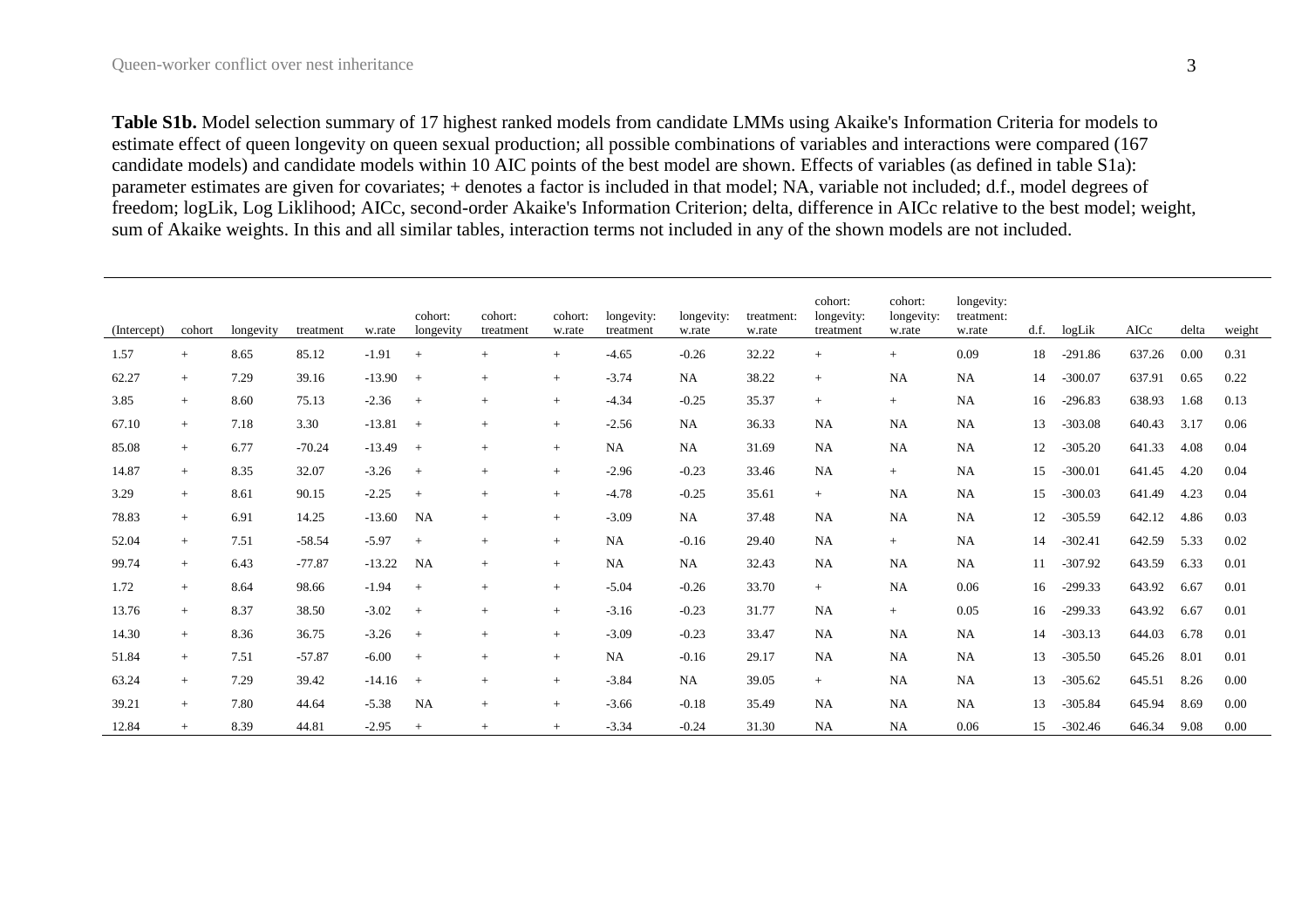**Table S2a**. Effect of queen longevity on worker reproductive success (measured as the proportion of total males produced by workers; figure 2). Parameter estimates and hypothesis tests of all effects included in the 'best' LMM according to model selection using AICc (table S2b). Variables and column headings are as in table S1a.

| Term        | Estimate    | SЕ       |       |          |
|-------------|-------------|----------|-------|----------|
| (Intercept) | 0.841       | 0.061    | 13.85 | < 0.0001 |
| longevity   | $-0.012912$ | 0.001351 | 9.56  | < 0.0001 |

**Table S2b.** Model selection summary of 5 highest ranked models from 167 candidate LMMs using Akaike's Information Criteria for models to estimate effect of queen longevity on worker reproductive success (measured as the proportion of total males produced by workers); all possible combinations of variables and interactions were compared (167 candidate models), and candidate models within 10 AIC points of the best model are shown. Effects of variables (as defined in table S1a). Column headings and other abbreviations are as in table S1b.

| (Intercept) | cohort    | longevity | treatment | w.rate   | d.f. | logLik | AICc    | delta | weight |
|-------------|-----------|-----------|-----------|----------|------|--------|---------|-------|--------|
| 0.84        | NA        | $-0.01$   | NA        | NA       |      | 7.91   | $-7.06$ | 0.00  | 0.77   |
| 0.93        | <b>NA</b> | $-0.01$   | $-0.10$   | NA       |      | 7.58   | $-4.01$ | 3.05  | 0.17   |
| 0.84        |           | $-0.01$   | NA        | NA       |      | 6.18   | $-1.20$ | 5.85  | 0.04   |
| 0.93        | $^+$      | $-0.01$   | $-0.10$   | NA       |      | 5.80   | 2.05    | 9.10  | 0.01   |
| 0.85        | <b>NA</b> | $-0.01$   | NA        | $0.00\,$ |      | 4.20   | 2.75    | 9.81  | 0.01   |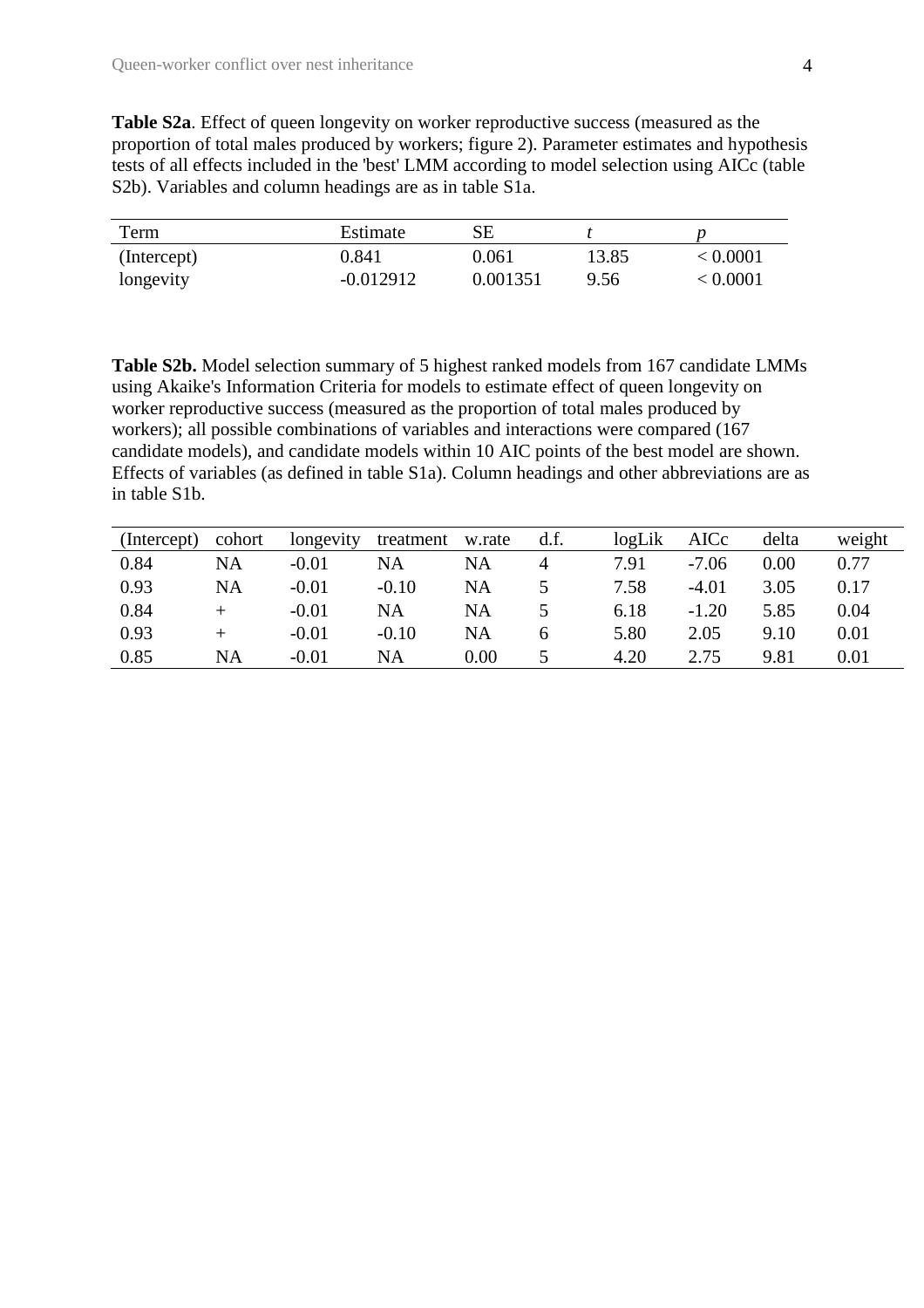**Table S2c.** Effect of queen longevity on worker reproductive success (measured as the perworker proportion of total males produced by workers). Parameter estimates and hypothesis tests of all effects included in the 'best' LMM according to model selection using AICc (table S2d). Variables and column headings are as in table S1a.

| Term             | Estimate | -SE  |         |          |
|------------------|----------|------|---------|----------|
| (Intercept)      | 5.15     | 0.56 | 9.13    | < 0.0001 |
| cohort           | $-2.74$  | 0.72 | $-3.80$ | 0.0001   |
| treatment        | $-1.19$  | 0.43 | $-2.80$ | 0.0051   |
| longevity        | $-0.06$  | 0.01 | $-6.23$ | < 0.0001 |
| cohort:treatment | 2.45     | 0.99 | 2.48    | 0.0132   |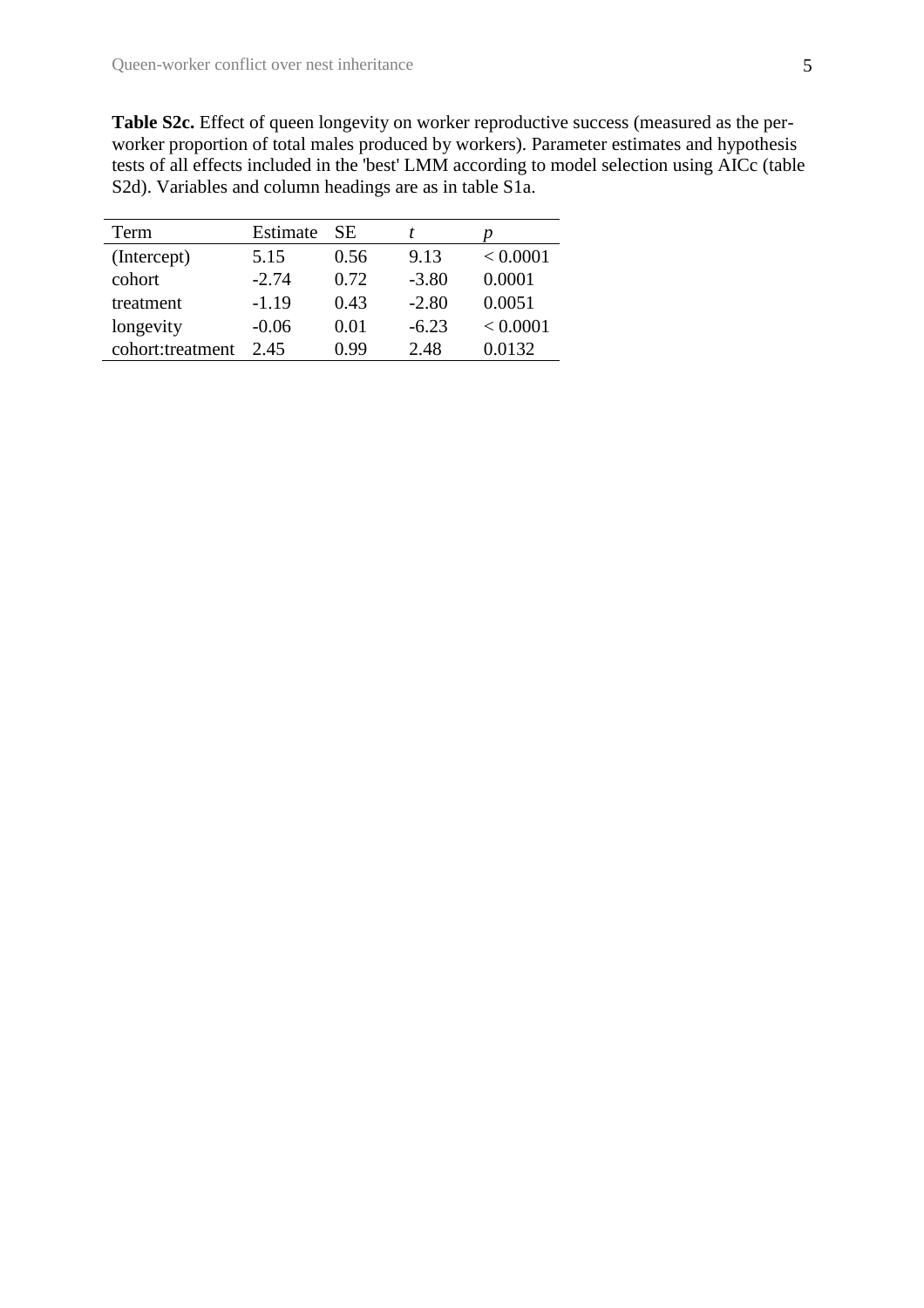**Table S2d.** Model selection summary of 9 highest ranked models from 167 candidate LMMs using Akaike's Information Criteria for models to estimate effect of queen longevity on worker reproductive success (measured as the per-worker proportion of total males produced by workers). Effects of variables (as defined in table S1a). Column headings and other abbreviations are as in table S1b.

| (Intercept) | cohort | longevity | treatment | w.rate    | cohort:<br>longevity | cohort:<br>treatment | cohort:<br>w.rate | longevity:<br>treatment | df. | logLik    | AICc   | delta | weight |
|-------------|--------|-----------|-----------|-----------|----------------------|----------------------|-------------------|-------------------------|-----|-----------|--------|-------|--------|
| 5.15        | $^{+}$ | $-0.06$   | $-1.19$   | <b>NA</b> | NA                   | $^{+}$               | <b>NA</b>         | NA                      |     | $-98.13$  | 212.50 | 0.00  | 0.67   |
| 5.43        | $^{+}$ | $-0.07$   | $-1.30$   | <b>NA</b> | $^{+}$               | $^{+}$               | <b>NA</b>         | NA                      | 8   | $-98.93$  | 216.80 | 4.30  | 0.08   |
| 4.47        | $+$    | $-0.05$   | $-0.64$   | <b>NA</b> | <b>NA</b>            | <b>NA</b>            | <b>NA</b>         | NA                      | 6   | $-101.99$ | 217.63 | 5.13  | 0.05   |
| 3.96        | $^{+}$ | $-0.05$   | NA        | <b>NA</b> | <b>NA</b>            | NA                   | <b>NA</b>         | NA                      | 5   | $-103.27$ | 217.70 | 5.20  | 0.05   |
| 5.21        | $^{+}$ | $-0.07$   | $-1.08$   | NA        | $^{+}$               | NA                   | <b>NA</b>         | NA                      |     | $-100.88$ | 218.01 | 5.51  | 0.04   |
| 5.31        | $^{+}$ | $-0.06$   | $-1.22$   | $-0.05$   | NA                   | $+$                  | <b>NA</b>         | NA                      | 8   | $-99.65$  | 218.23 | 5.73  | 0.04   |
| 4.39        | $+$    | $-0.06$   | NA        | <b>NA</b> | $^{+}$               | <b>NA</b>            | <b>NA</b>         | NA                      | 6   | $-103.31$ | 220.27 | 7.77  | 0.01   |
| 5.37        | $^{+}$ | $-0.07$   | $-1.68$   | NA        | NA                   | $+$                  | <b>NA</b>         | 0.01                    | 8   | $-100.82$ | 220.57 | 8.07  | 0.01   |
| 5.30        | $^{+}$ | $-0.06$   | $-1.22$   | $-0.05$   | <b>NA</b>            | $^{+}$               | $+$               | NA                      | 9   | $-99.44$  | 220.62 | 8.12  | 0.01   |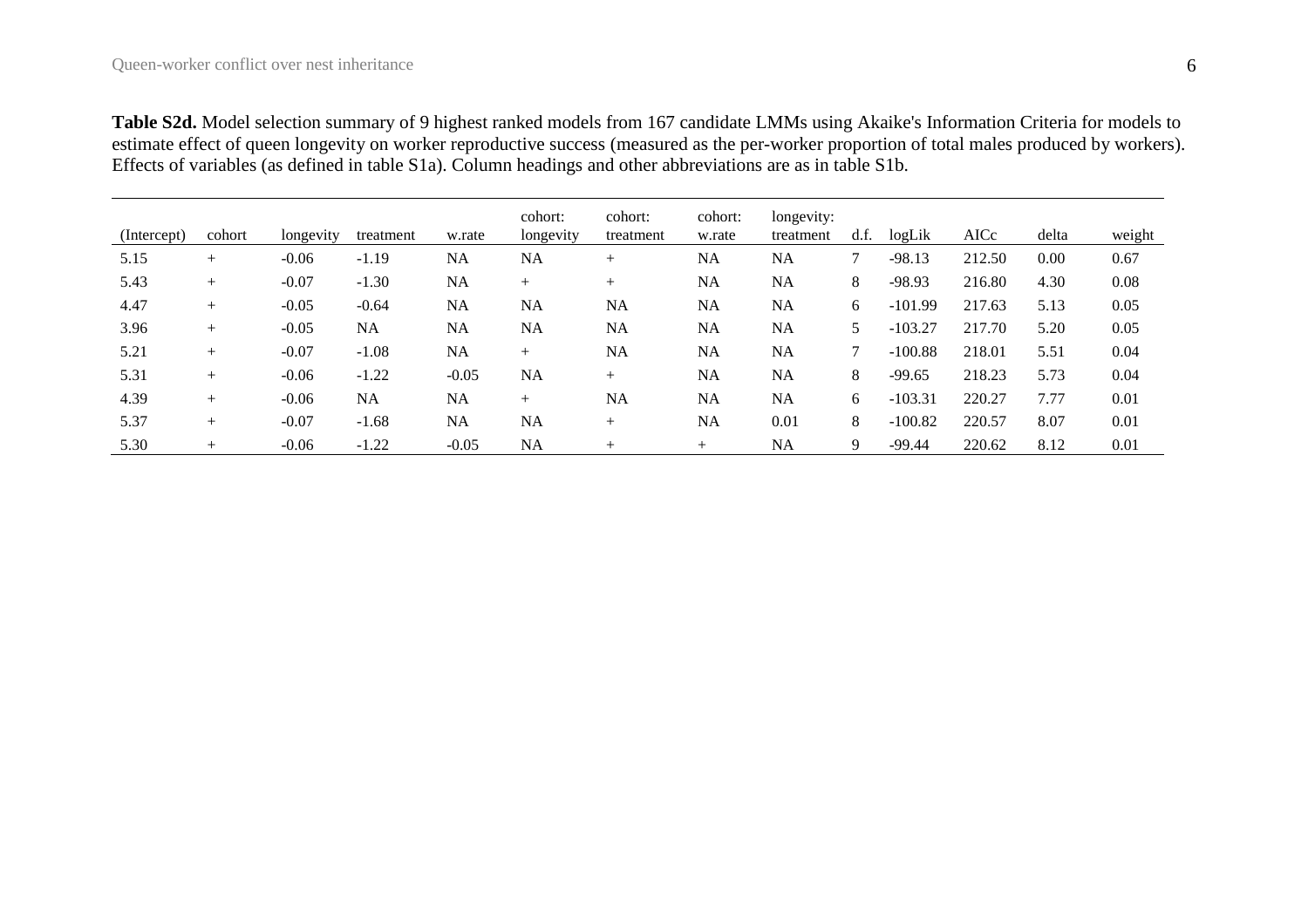Figure S1. Relationship of queen reproductive success (total number of queens' sexual offspring) in *Bombus terrestris* colonies as a function of queen longevity/tenure (first experiment). Queens were removed at a mean 20, 33 and 54 days after the switch point in Groups 1 ( $n = 17$ , white circles), 2 ( $n = 8$ , white triangles) and 3 ( $n = 9$ , black triangles), respectively. Control group (*n* = 24, black circles): queen allowed to die naturally. For statistical analysis, see tables S1a, S1b.



Time of queen death/removal (days after switch point)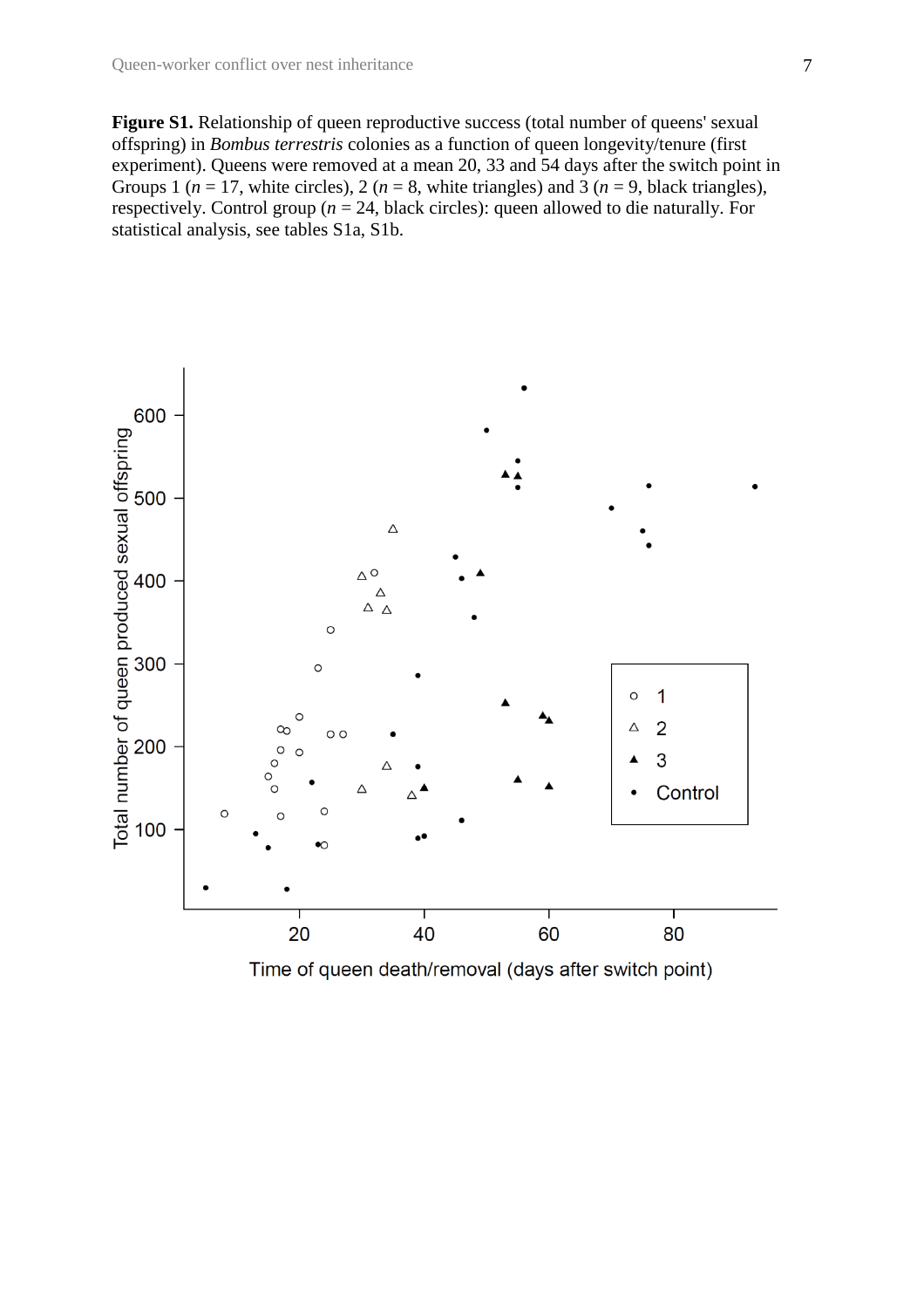#### **2. Supplementary results for experiment (b), i.e. experiment to determine queen fecundity as a function of time**

**Table S3a.** Effect of time since the switch point on queen fecundity (measured as the frequency of queen egg-laying events; figure 3a). Parameter estimates and hypothesis tests of all effects included in the 'best' GLMM according to model selection using AICc (table S3b). Term, variable name; Estimate, parameter estimate; SE, standard error of estimate; Z value, test statistic; *p*, p-value.

| Term        | Estimate   | SЕ      | Z value |       |
|-------------|------------|---------|---------|-------|
| (Intercept) | 0.85064    | 0.55488 | 1.533   | 0.125 |
| time        | $-0.02744$ | 0.01409 | 1.948   | 0.051 |

**Table S3b.** Model selection summary of 5 candidate binomial GLMMs using Akaike's Information Criteria for models to estimate effect of time since the switch point on queen fecundity (measured as the frequency of queen egg-laying events). Effects of variables (defined below). Column headings and other abbreviations are as in table S1b.

| (Intercept) | time    | male.eclosed | time:male.eclosed | d.f. | logLik   | AICc  | delta | weight |
|-------------|---------|--------------|-------------------|------|----------|-------|-------|--------|
| 0.85        | $-0.03$ | NA           | NA                |      | $-42.14$ | 90.67 | 0.00  | 0.45   |
| 0.88        | $-0.04$ | 0.49         | NA                |      | $-41.95$ | 92.59 | 1.92  | 0.17   |
| $-0.13$     | NA      | NA           | NA                |      | $-44.24$ | 92.67 | 2.00  | 0.16   |
| 2.23        | $-0.12$ | $-1.29$      | 0.09              |      | $-41.20$ | 93.43 | 2.76  | 0.11   |
| 0.26        | NA      | $-0.61$      | NA                |      | $-43.56$ | 93.53 | 2.86  | 0.11   |

Time: time since switch point in days; male.eclosed: binary factor coding whether males had begun to eclose or not.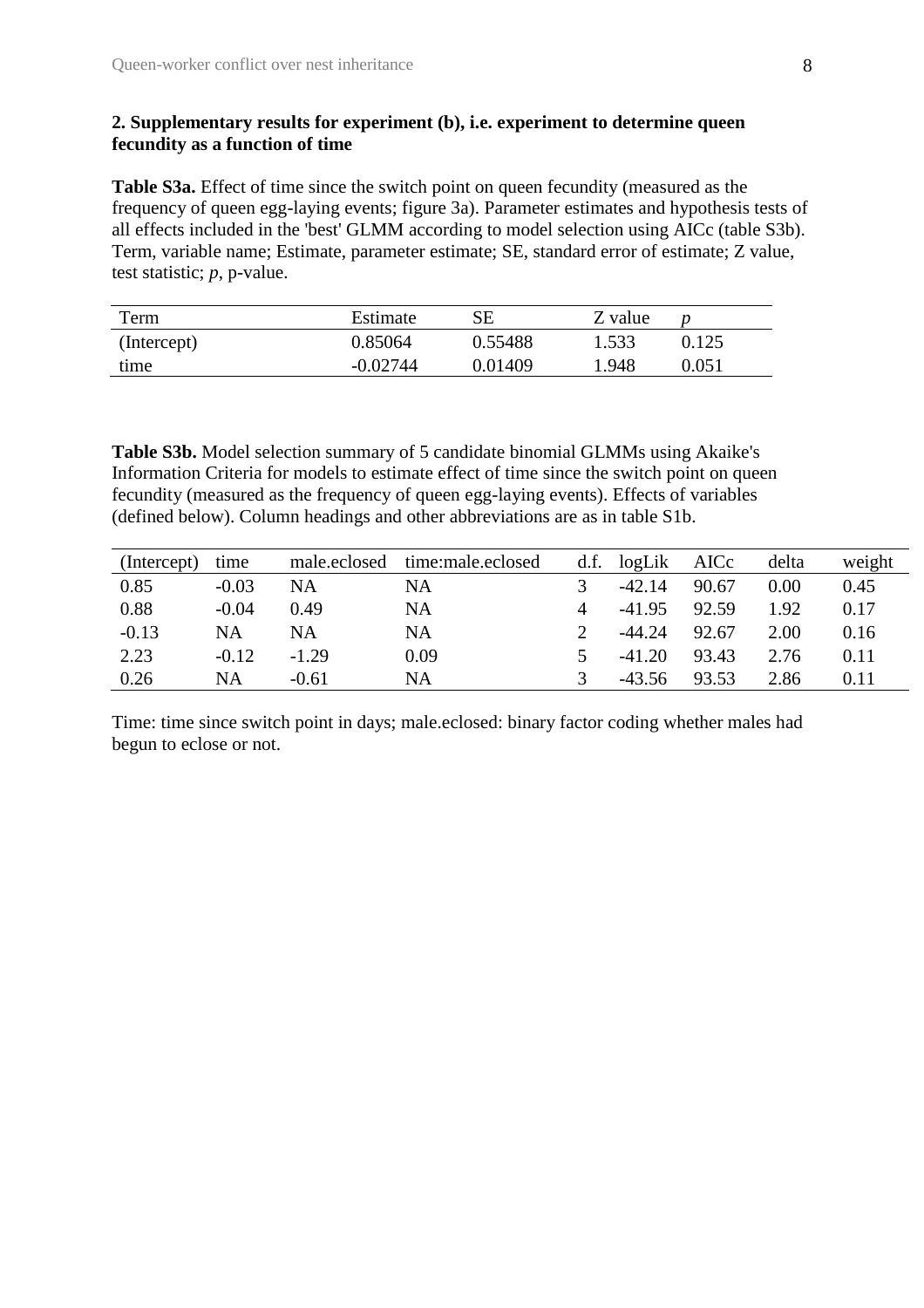**Table S4a.** Effect of time since the switch point on queen fecundity (measured as the number of eggs laid per egg-laying event; figure 3b). Parameter estimates and hypothesis tests of all effects included in the 'best' GLMM according to model selection using AICc (table S4b). Variables are as below and column headings are as in table S3a. The Poisson GLMM used a log link function and was not subject to significant overdispersion (ratio of residual deviance to residual degrees of freedom =  $0.78$ ,  $\chi^2 = 7.01$ , d.f. = 9,  $p = 0.64$ ).

| Term        | Estimate | SЕ      | Z value |          |
|-------------|----------|---------|---------|----------|
| (Intercept) | 2.60     | 0.19    | 13.54   | < 0.0001 |
| time        | $-0.03$  | 0.00653 | $-3.85$ | 0.0001   |
| cells       | 0.67     | 0.12    | 5.65    | < 0.0001 |

Cells: number of egg cells built; time: time since switch point in days.

**Table S4b.** Model selection summary of 5 candidate Poisson GLMMs using Akaike's Information Criteria for models to estimate effect of time since the switch point on queen fecundity (measured as the number of eggs laid per egg-laying event). Effects of variables (table S4a). Column headings and other abbreviations are as in table S1b.

| (Intercept) | cells | time    | cells:time | df.          | logLik   | AICc   | delta | weight |
|-------------|-------|---------|------------|--------------|----------|--------|-------|--------|
| 2.60        | 0.68  | $-0.03$ | NA         | 4            | $-35.82$ | 84.63  | 0.00  | 0.86   |
| 2.99        | 0.41  | $-0.05$ | 0.02       |              | $-34.92$ | 88.40  | 3.77  | 0.13   |
| 2.40        | 0.53  | NA      | NA         | $\mathbf{R}$ | $-42.84$ | 94.34  | 9.71  | 0.01   |
| 3.16        | NA    | NA      | NΑ         |              | $-52.21$ | 109.62 | 24.99 | 0.00   |
| 3.35        | NA    | $-0.01$ | NA         |              | $-50.75$ | 110.17 | 25.54 | 0.00   |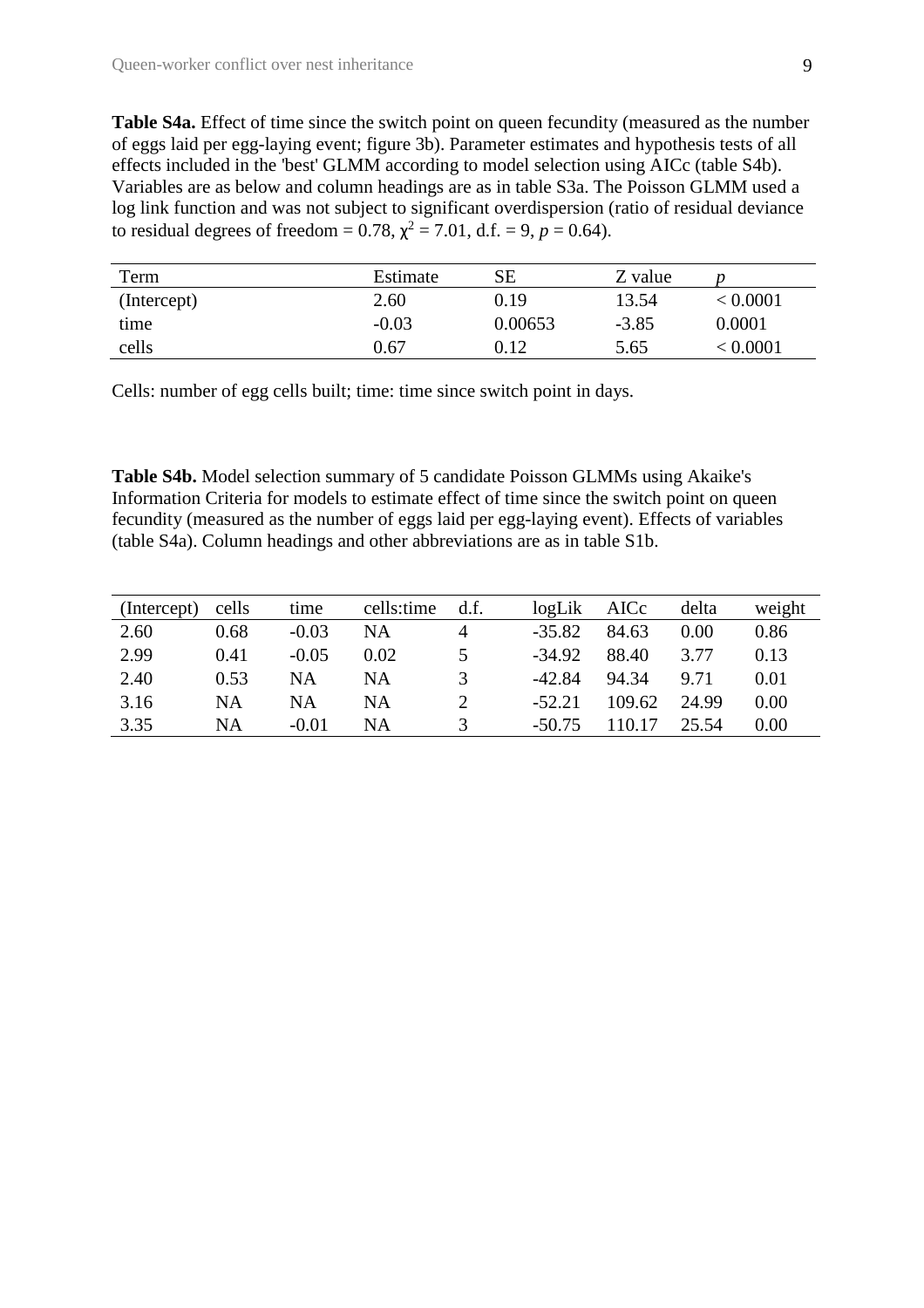### **3. Supplementary results for experiment (c), i.e. experiment to determine effect of queen fecundity on worker-to-queen aggression**

## *Effect of queen activity rate*

During the egg-manipulation period, there was no significant difference between treatment and control groups either in distance travelled by the queen per minute (d.f.  $= 1, p = 0.56$ ) or in encounter rate of queens with workers (d.f.  $=1$ ,  $p = 0.18$ ). These findings showed that greater rates of worker aggression (wing buzzing) towards queens in treatment colonies during egg manipulation (see main text, 'Results') did not stem from differences in queen activity.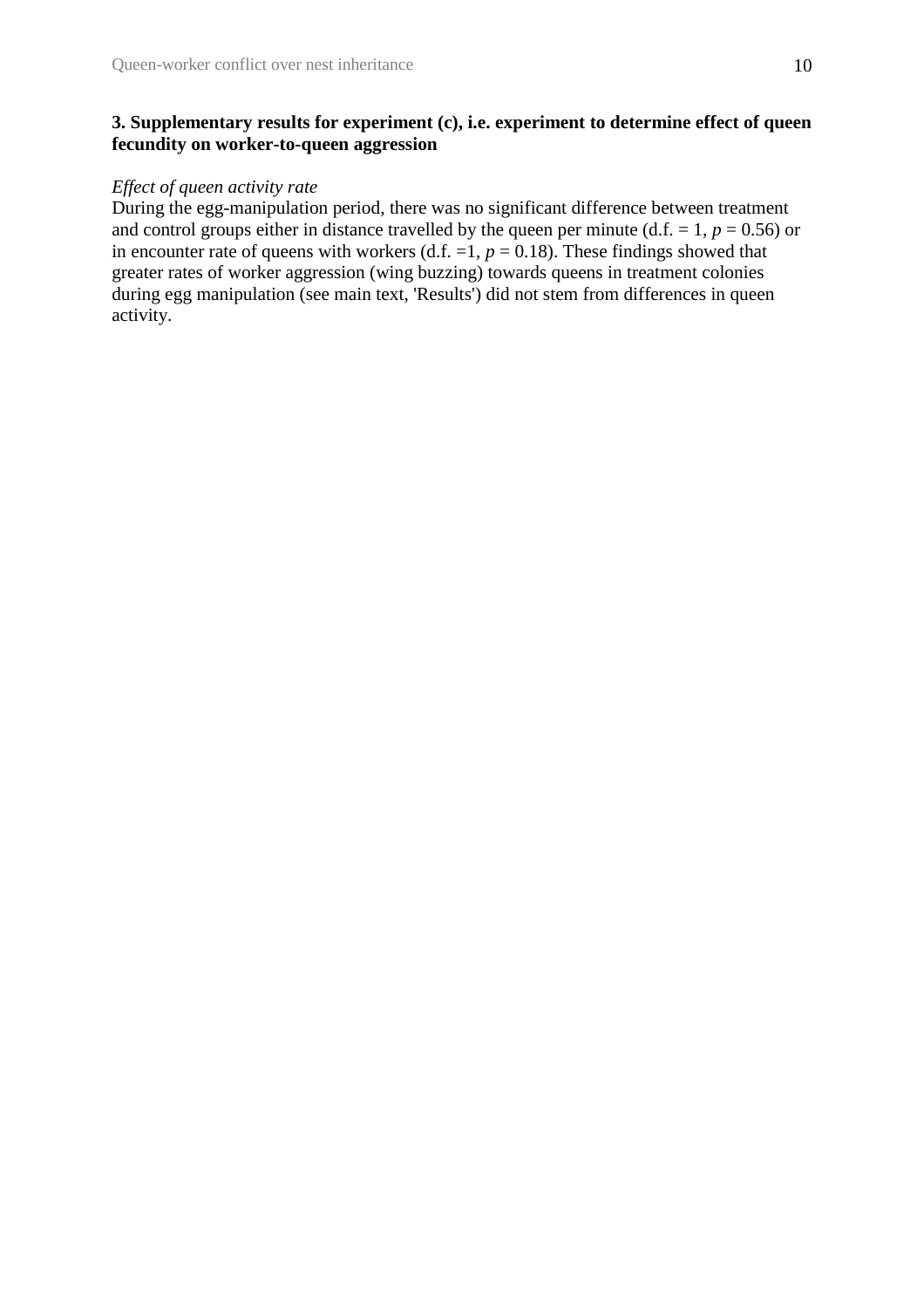**Table S5a.** Effect of treatment on rate of worker aggression to queen (measured as noncontact aggression; figure 4). Parameter estimates and hypothesis tests of all effects included in the 'best' LMM according to model selection using AICc (table S5b). Variables are as below and column headings are as in table S3a.

| Term                              | Estimate | SE   | t value |             |
|-----------------------------------|----------|------|---------|-------------|
| (Intercept)                       | 1.82     | 0.46 | 3.93    | ${}< 0.001$ |
| treatment                         | 0.25     | 0.65 | 0.39    | 0.70        |
| time period $-$ pre-CP            | $-0.82$  | 0.48 | $-1.69$ | 0.09        |
| time period $-$ start             | $-0.56$  | 0.67 | $-0.85$ | 0.40        |
| treatment: time period $-$ pre-CP | 2.05     | 0.68 | 2.99    | 0.003       |
| treatment: time period – start    | 0.71     | 1.01 | 0.70    | 0.48        |
|                                   |          |      |         |             |

Time period: start, at start of egg-manipulation period (period of egg removals); pre-CP (near end of egg-manipulation period, i.e. shortly before the competition point); or post-CP (following the egg-manipulation period, i.e. after competition point); for full details of time period, see main text, 'Statistical analysis'; treatment: queen (a) eggs removed before competition point or (b) removed and returned;  $n = 369$  wing buzzes from 24 colonies. There was no effect of number of workers on rate of worker aggression to queen (number of workers was not retained in the best model; table S5b).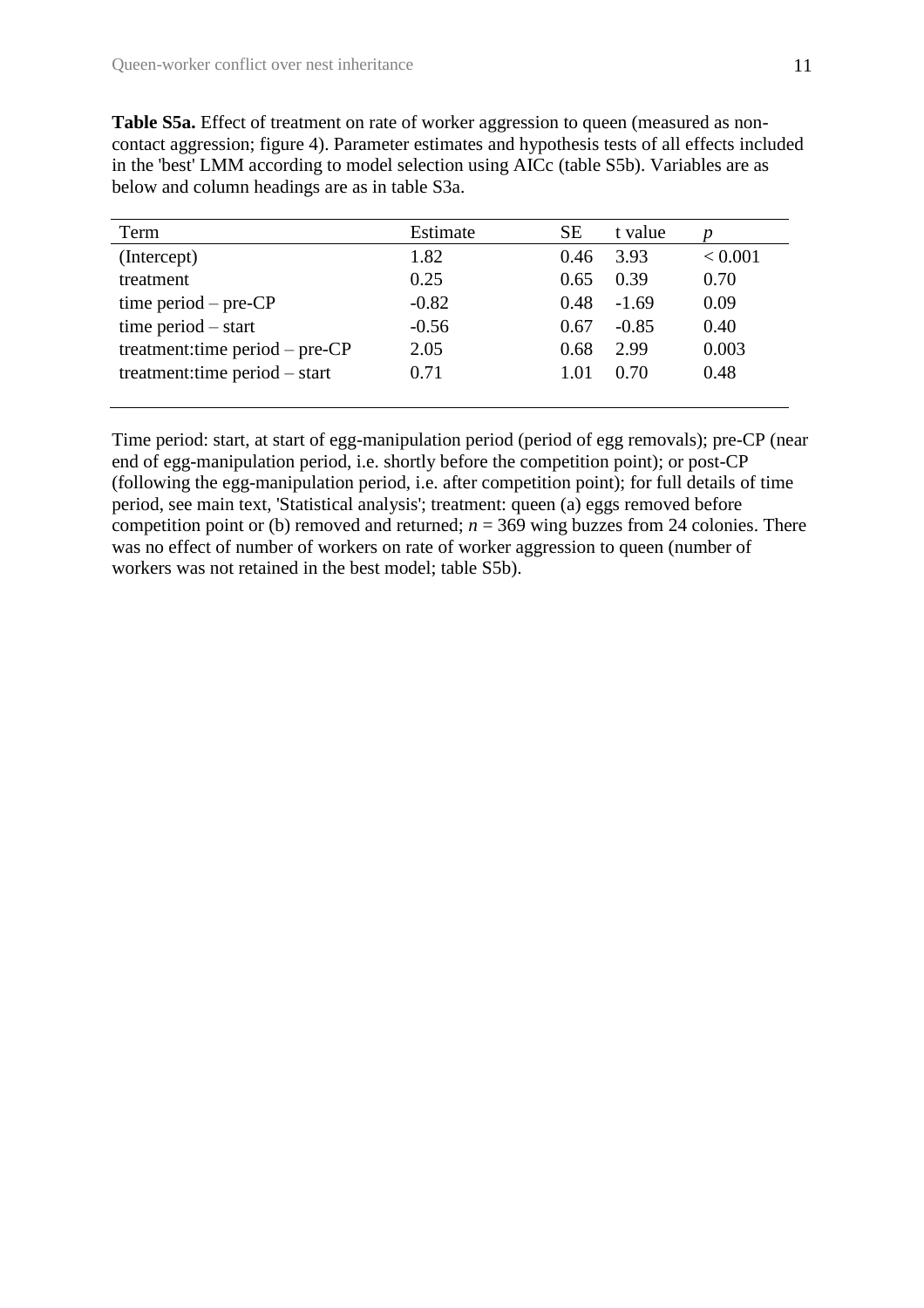|             |           |             |           | treatment:  | treatment: | time period: | treatment: time |      |           |         |       |        |
|-------------|-----------|-------------|-----------|-------------|------------|--------------|-----------------|------|-----------|---------|-------|--------|
| (Intercept) | treatment | time period | workers   | time period | workers    | workers      | period: workers | d.f. | logLik    | AICc    | delta | weight |
| 1.82        | $^{+}$    | $+$         | <b>NA</b> | $^{+}$      | <b>NA</b>  | <b>NA</b>    | <b>NA</b>       | 9    | $-544.30$ | 1107.40 | 0.00  | 0.81   |
| 1.44        | $+$       | <b>NA</b>   | <b>NA</b> | <b>NA</b>   | <b>NA</b>  | <b>NA</b>    | <b>NA</b>       |      | $-550.56$ | 1111.38 | 3.98  | 0.11   |
| 1.98        | <b>NA</b> | <b>NA</b>   | <b>NA</b> | <b>NA</b>   | <b>NA</b>  | <b>NA</b>    | <b>NA</b>       | 4    | $-552.67$ | 1113.51 | 6.11  | 0.04   |
| 1.39        | $+$       | $^{+}$      | NA        | <b>NA</b>   | <b>NA</b>  | <b>NA</b>    | <b>NA</b>       |      | $-550.15$ | 1114.80 | 7.40  | 0.02   |
| 2.66        | $+$       | $+$         | $-0.009$  | $+$         | NA         | <b>NA</b>    | <b>NA</b>       | 10   | $-547.61$ | 1116.21 | 8.82  | 0.01   |
| 1.93        | NA        | $+$         | NA        | NA          | NA         | NA           | <b>NA</b>       | 6    | $-552.22$ | 1116.80 | 9.41  | 0.01   |
| 1.69        | $+$       | <b>NA</b>   | $-0.003$  | <b>NA</b>   | NA         | <b>NA</b>    | <b>NA</b>       | 6    | $-554.67$ | 1121.71 | 14.31 | 0.00   |
| 2.27        | NA        | <b>NA</b>   | $-0.004$  | <b>NA</b>   | NA         | <b>NA</b>    | <b>NA</b>       |      | $-556.68$ | 1123.63 | 16.23 | 0.00   |
| 2.13        | $+$       | $+$         | $-0.008$  | <b>NA</b>   | NA         | NA           | <b>NA</b>       | 8    | $-553.59$ | 1123.82 | 16.42 | 0.00   |
| 2.35        | $^{+}$    | $^{+}$      | $-0.006$  | $+$         | $^{+}$     | NA           | <b>NA</b>       | 11   | $-550.65$ | 1124.50 | 17.10 | 0.00   |

Workers: number of workers at time of measurements.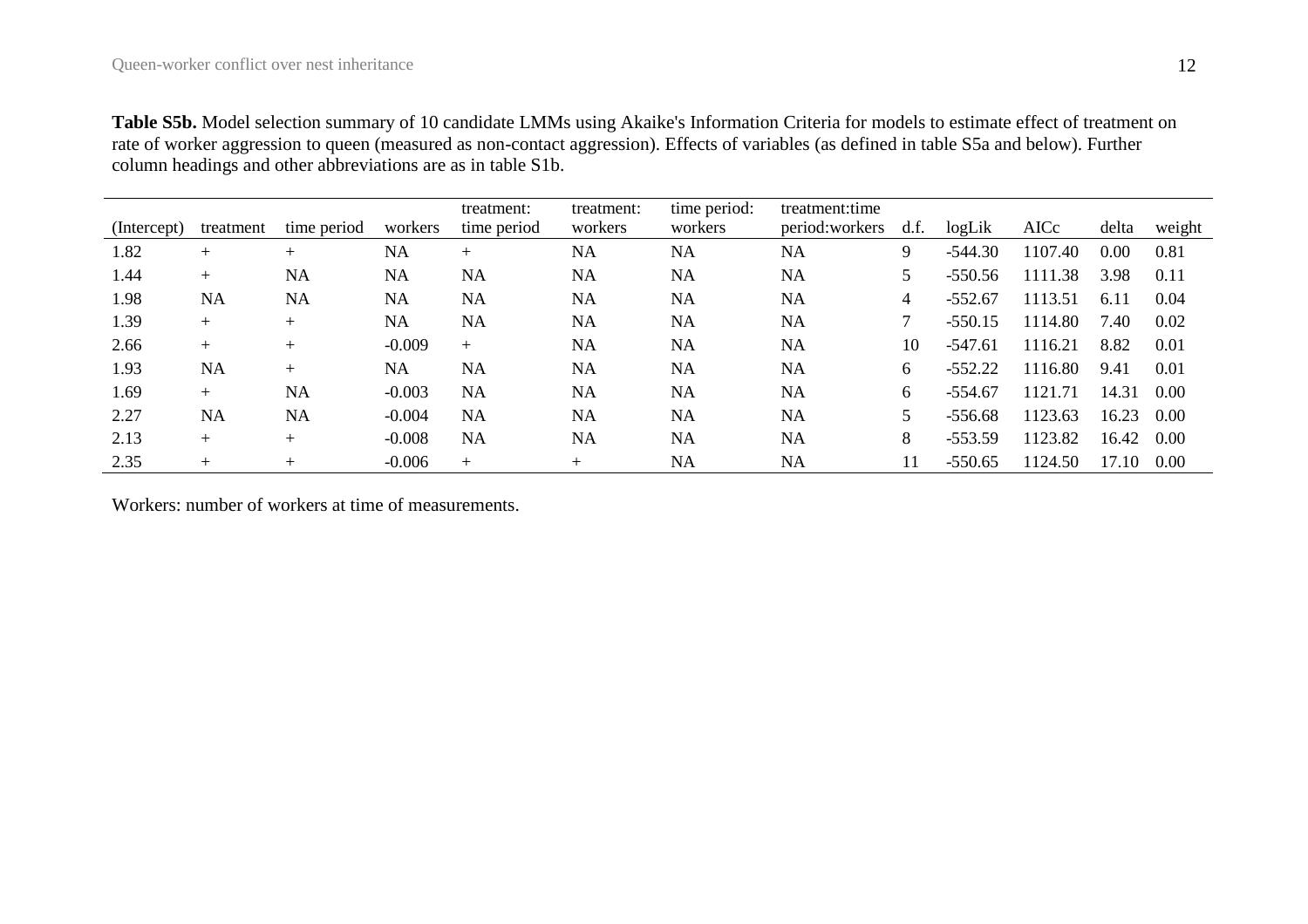Table S5c. Effect of treatment on rate of worker aggression to queen (measured as contact aggression). Parameter estimates and hypothesis tests of all effects included in the 'best' LMM that included 'treatment' (delta =  $3.92$ ) according to model selection using AICc (table S5d). Variables are as in table S5a and column headings are as in table S3a.

| Term        | Estimate | SЕ   | t value |          |
|-------------|----------|------|---------|----------|
| (Intercept) | 0.34     | 0.11 | 3.006   | 0.0059   |
| treatment   | 0.06     | 0.15 | 0.429   | $0.67\,$ |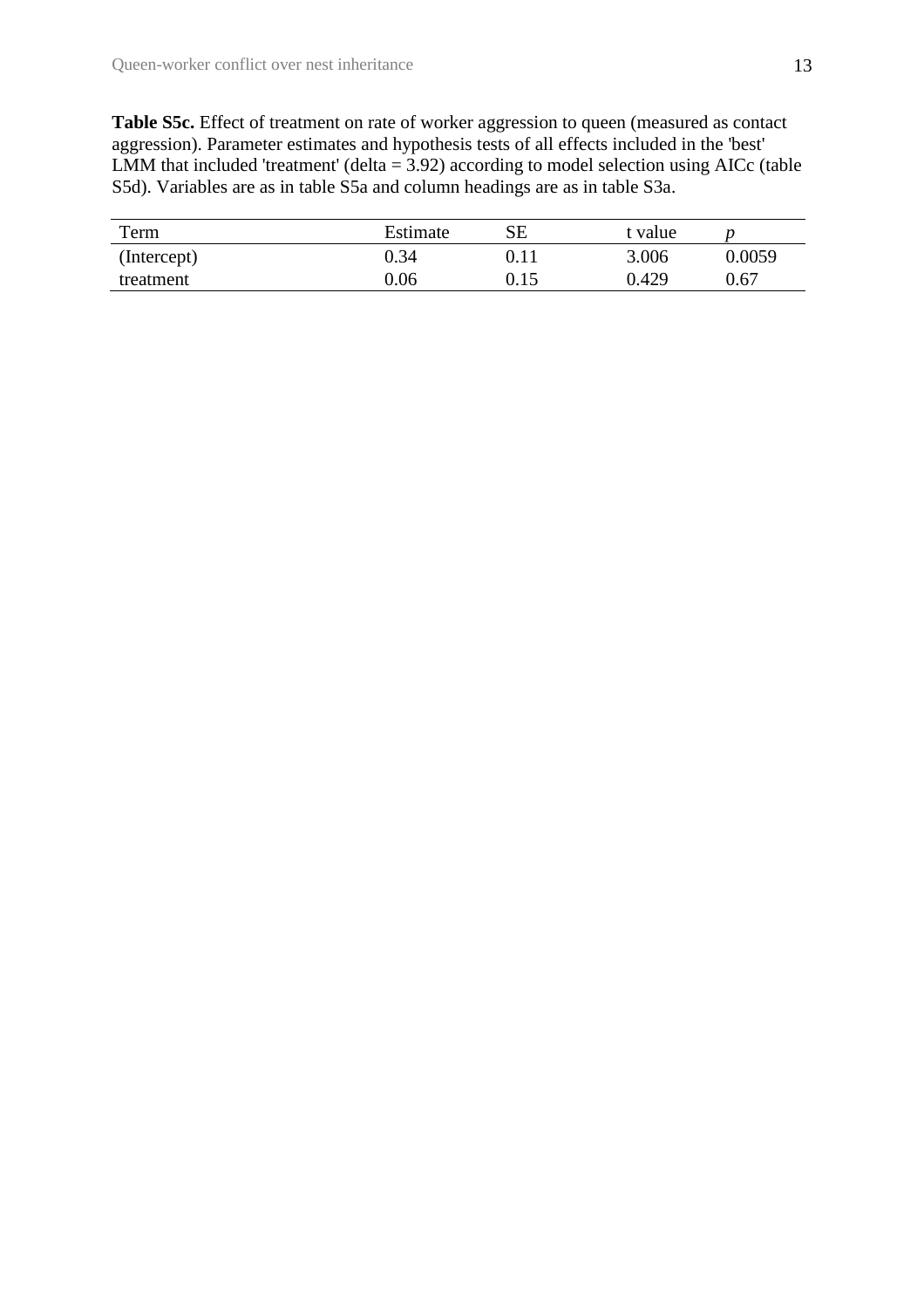**Table S5d.** Model selection summary of 10 candidate LMMs using Akaike's Information Criteria for models to estimate effect of treatment on rate of worker aggression to queen (measured as contact aggression). Effects of variables (as defined in tables S5a and S5b). Further column headings and other abbreviations are as in table S1b.

| (Intercept) | treatment | time period | workers | treatment:<br>time period | treatment:<br>workers | d.f. | logLik   | AICc   | delta | weight |
|-------------|-----------|-------------|---------|---------------------------|-----------------------|------|----------|--------|-------|--------|
| 0.376       | NA        | <b>NA</b>   | NA      | NA                        | NA                    | 4    | $-326.5$ | 661.09 | 0.00  | 0.84   |
| 0.345       | $^{+}$    | <b>NA</b>   | NA      | NA                        | NA                    | 5    | $-327.4$ | 665.01 | 3.92  | 0.12   |
| 0.407       | <b>NA</b> | $+$         | NA      | NA                        | NA                    | 6    | $-327.6$ | 667.63 | 6.54  | 0.03   |
| 0.376       | $+$       | $+$         | NA      | <b>NA</b>                 | NA                    | 7    | $-328.6$ | 671.60 | 10.51 | 0.00   |
| 0.361       | <b>NA</b> | NA          | 0.00    | $+$                       | NA                    | 5.   | $-331.6$ | 673.51 | 12.42 | 0.00   |
| 0.369       | $^{+}$    | $^{+}$      | NA      | <b>NA</b>                 | NA                    | 9    | $-328.9$ | 676.69 | 15.60 | 0.00   |
| 0.317       | $^{+}$    | NA          | 0.00    | NA                        | NA                    | 6    | $-332.5$ | 677.40 | 16.31 | 0.00   |
| 0.472       | <b>NA</b> | $+$         | $-0.00$ | <b>NA</b>                 | NA                    | 7    | $-332.5$ | 679.60 | 18.50 | 0.00   |
| 0.428       | $+$       | $^{+}$      | $-0.00$ | NA                        | NA                    | 8    | $-333.5$ | 683.56 | 22.47 | 0.00   |
| 0.363       | $^{+}$    | <b>NA</b>   | $-0.00$ | <b>NA</b>                 | $^{+}$                |      | $-337.0$ | 688.52 | 27.43 | 0.00   |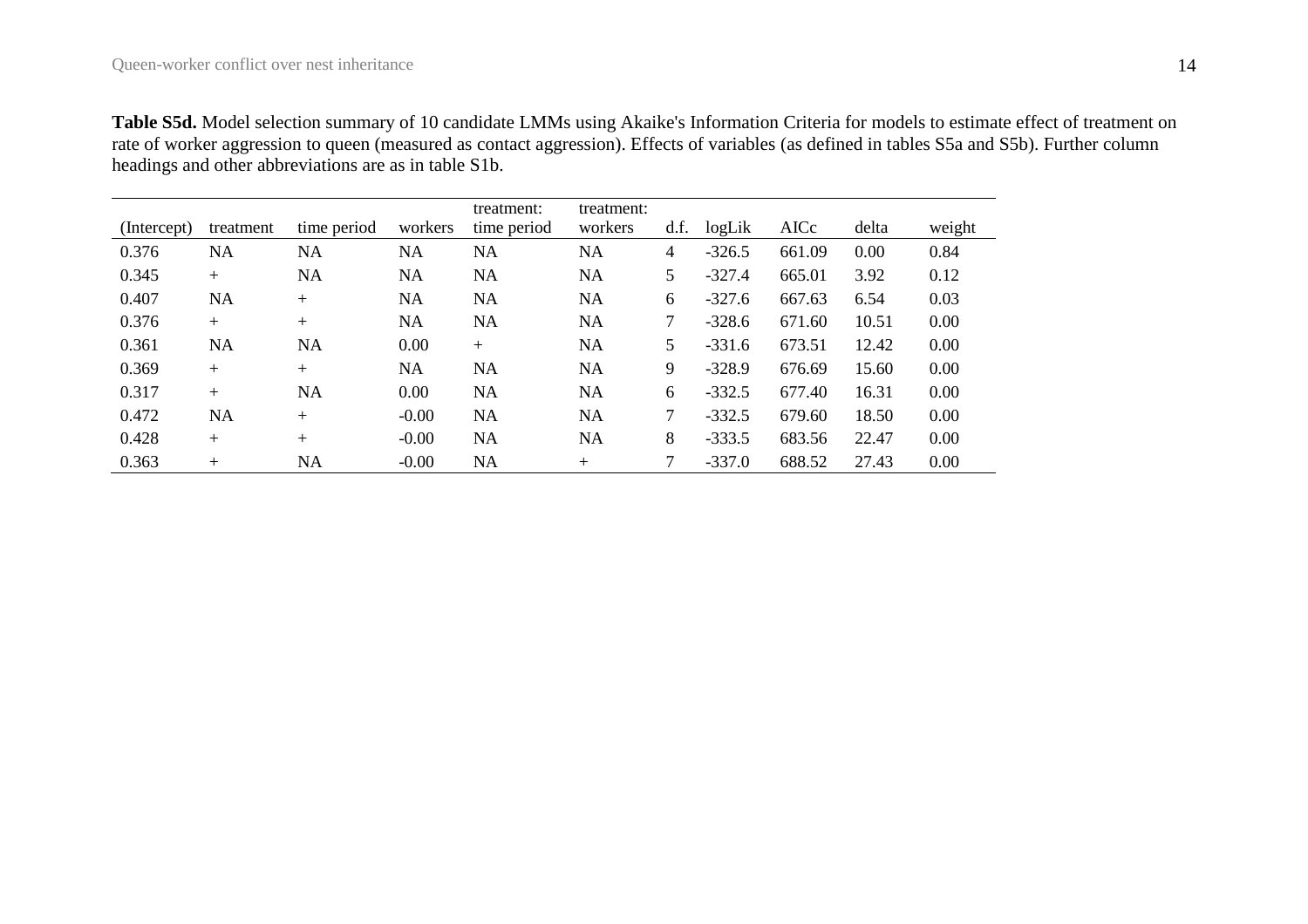**Tables S6a-d.** Summary data on the association between *Bombus terrestris* workers' aggressive behavior to queens (contact and non-contact pooled) and worker reproductive status in the third experiment. (a) Workers' aggressive behavior occurring during any experimental period (i.e. egg-manipulation period or post-manipulation period), reproductive status measured as ovary activation; (b) Workers' aggressive behavior occurring during the egg-manipulation period only, reproductive status measured as ovary activation; (c) Workers' aggressive behavior occurring during any experimental period, reproductive status measured as observed egg-laying in the post-manipulation period; (d) Workers' aggressive behavior occurring during the egg-manipulation period only, reproductive status measured as observed egg-laying in the post-manipulation period. Treatment and control colonies are pooled (total  $n = 24$  colonies) in all cases; all cell entries are numbers of workers. Ovary activation was defined as a worker having at least one oocyte of length > 1.92 mm. Statistical analyses were performed on the per-colony numbers of workers of the different classes.

| (a) Any period        | Ovary-activated | Not ovary-   | Totals |
|-----------------------|-----------------|--------------|--------|
|                       |                 | activated    |        |
| Aggressive worker     | 238             | 57           | 295    |
| Non-aggressive worker | 189             | 158          | 347    |
| Totals                | 427             | 215          | 642    |
|                       |                 |              |        |
| (b) Egg-manipulation  | Ovary-activated | Not ovary-   | Totals |
| period                |                 | activated    |        |
| Aggressive worker     | 236             | 49           | 285    |
| Non-aggressive worker | 186             | 113          | 299    |
| Totals                | 422             | 162          | 584    |
|                       |                 |              |        |
| (c) Any period        | Observed egg-   | Not observed | Totals |
|                       | laying          | egg-laying   |        |
| Aggressive worker     | 89              | 206          | 295    |
| Non-aggressive worker | 57              | 290          | 347    |
| Totals                | 146             | 496          | 642    |
|                       |                 |              |        |
| (d) Egg-manipulation  | Observed egg-   | Not observed | Totals |
| period                | laying          | egg-laying   |        |
| Aggressive worker     | 89              | 196          | 285    |
| Non-aggressive worker | 56              | 243          | 299    |
| Totals                | 145             | 439          | 584    |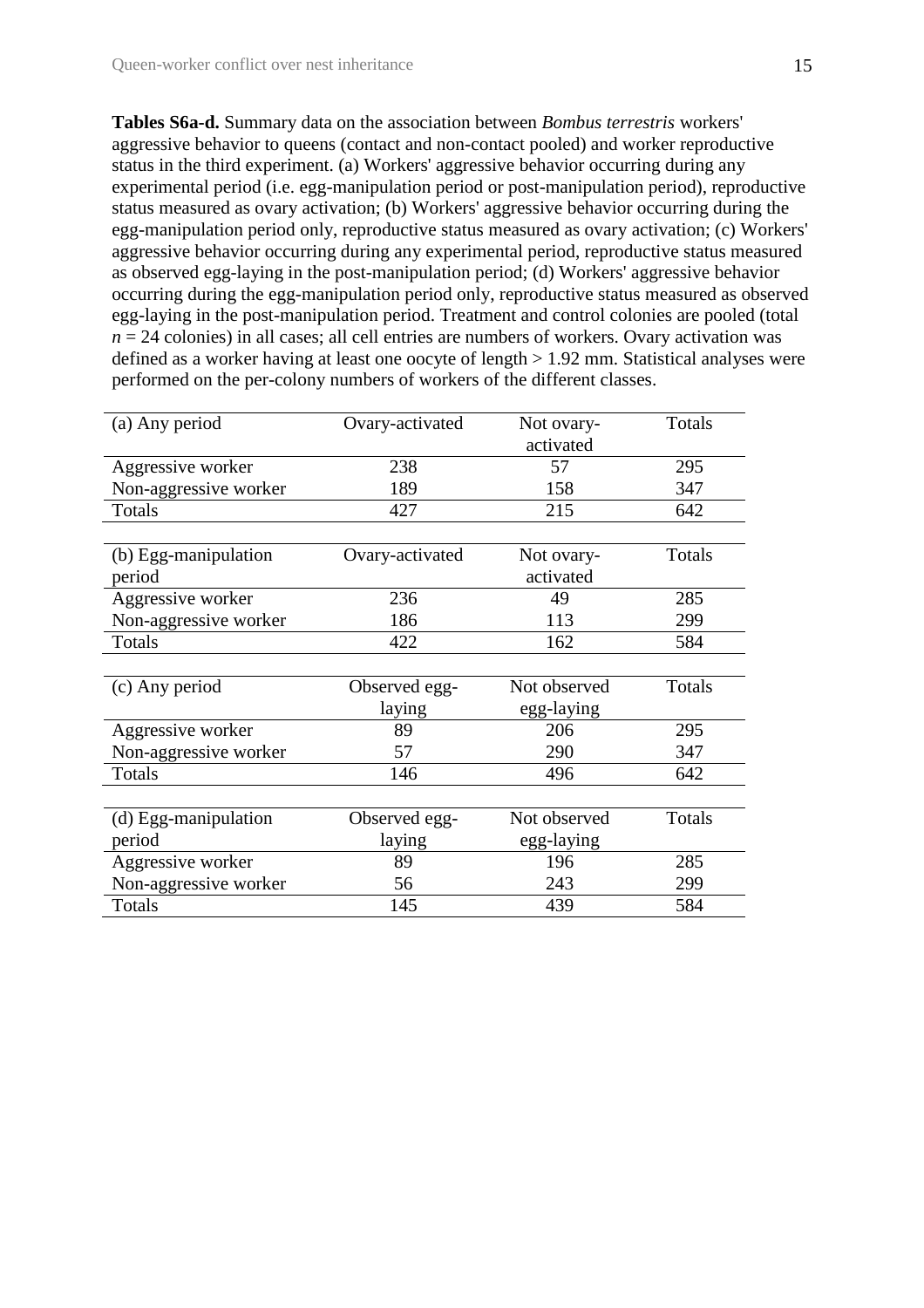Table S7a. Association between workers' aggression to queens (measured over any experimental period) and worker reproductive status (measured as ovary activation). Parameter estimates and hypothesis tests of all effects included in the 'best' GLMM according to model selection using AICc (table S7b). Variables are as defined below and column headings are as in table S3a.

| Term        | Estimate | SЕ   | Z value |        |
|-------------|----------|------|---------|--------|
| (Intercept) | 0.58     | 0.20 | 2.89    | 0.004  |
| treatment   | $-0.75$  | 0.26 | $-2.82$ | 0.005  |
| agg         | 1.35     | 0.19 | 6.96    | 0.0001 |

 $n = 642$  workers from 24 colonies (table S6a); agg, worker aggression to queens; treatment: queen eggs (a) removed before competition point or (b) removed and returned; Workers from treatment colonies were significantly less likely to exhibit ovary activation ( $p = 0.005$ ), but the relationship between worker aggression to queens and ovary activation did not differ between treatment and control colonies (agg:treatment interaction was not retained in the best model; table S7b).

**Table S7b.** Model selection summary of all candidate binomial GLMMs using Akaike's Information Criteria for models to estimate association between workers' aggression to queens (measured over any experimental period) and worker reproductive status (measured as ovary activation). Effects of variables (as defined in table S7a). Further column headings and other abbreviations are as in table S1b.

| (Intercept) | agg  | treatment | agg:treat-<br>ment | d.f. | logLik    | AICc   | delta | weight |
|-------------|------|-----------|--------------------|------|-----------|--------|-------|--------|
| 0.58        | 1.35 | $^{+}$    | NA                 | 4    | $-374.89$ | 757.85 | 0.00  | 0.68   |
| 0.54        | 1.47 | $+$       | $^{+}$             | 5    | $-374.76$ | 759.61 | 1.76  | 0.28   |
| 0.21        | 1.31 | NA        | <b>NA</b>          | 3    | $-378.87$ | 763.78 | 5.94  | 0.04   |
| 1.04        | NA   | $^{+}$    | NA                 | 3    | $-401.42$ | 808.88 | 51.03 | 0.00   |
| 0.74        | NA   | NA        | NA                 |      | $-404.00$ | 812.02 | 54.17 | 0.00   |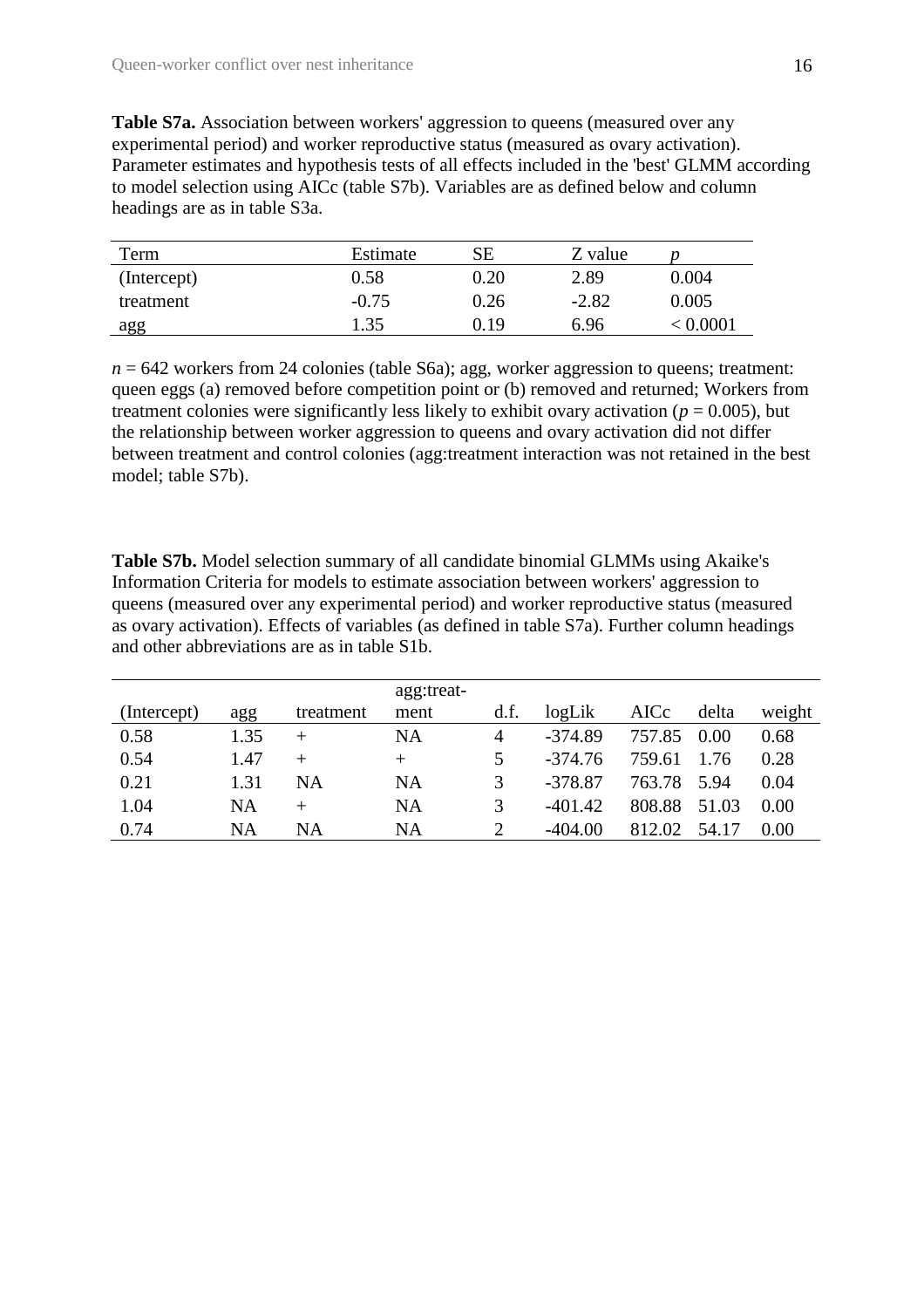**Table S7c.** Association between workers' aggression to queens (measured over the eggmanipulation period only) and worker reproductive status (measured as ovary activation). Parameter estimates and hypothesis tests of all effects included in the 'best' GLMM according to model selection using AICc (table S7d). Variables are as in table S7a and column headings are as in table S3a.

| Term        | Estimate          | SЕ   | Z value |        |
|-------------|-------------------|------|---------|--------|
| (Intercept) | 0.99 <sub>1</sub> | 0.23 | 4.38    | 0.0001 |
| treatment   | $-0.88$           | 0.29 | $-3.01$ | 0.003  |
| agg         | .20               | 0.21 | 5.70    | 0.0001 |

*n* = 584 workers from 24 colonies (table S6b). Workers from treatment colonies were significantly less likely to exhibit ovary activation ( $p = 0.003$ ), but the relationship between worker aggression to queens and ovary activation did not differ between treatment and control colonies (agg:treatment interaction was not retained in the best model; table S7d).

**Table S7d.** Model selection summary of all candidate binomial GLMMs using Akaike's Information Criteria for models to estimate association between workers' aggression to queens (measured over the egg-manipulation period only) and worker reproductive status (measured as ovary activation). Effects of variables (as defined in table S7a). Further column headings and other abbreviations are as in table S1b.

| (Intercept) | agg       | treatment | agg:treatment d.f. logLik AICc |                         |                  |                  | delta | weight |
|-------------|-----------|-----------|--------------------------------|-------------------------|------------------|------------------|-------|--------|
| 0.99        | 1.20      |           | NA                             |                         |                  | $-318.82$ 645.72 | 0.00  | 0.71   |
| 0.97        | 1.26      |           |                                | $\overline{\mathbf{5}}$ | $-318.79$ 647.69 |                  | 1.97  | 0.27   |
| 0.57        | 1.16      | NA        | NA                             | 3                       | $-323.29$ 652.62 |                  | 6.90  | 0.02   |
| 1.42        | <b>NA</b> |           | NΑ                             | 3                       |                  | $-336.29$ 678.61 | 32.90 | 0.00   |
| 1.05        | <b>NA</b> | ΝA        | ΝA                             |                         | $-339.56$ 683.13 |                  | 37.42 | 0.00   |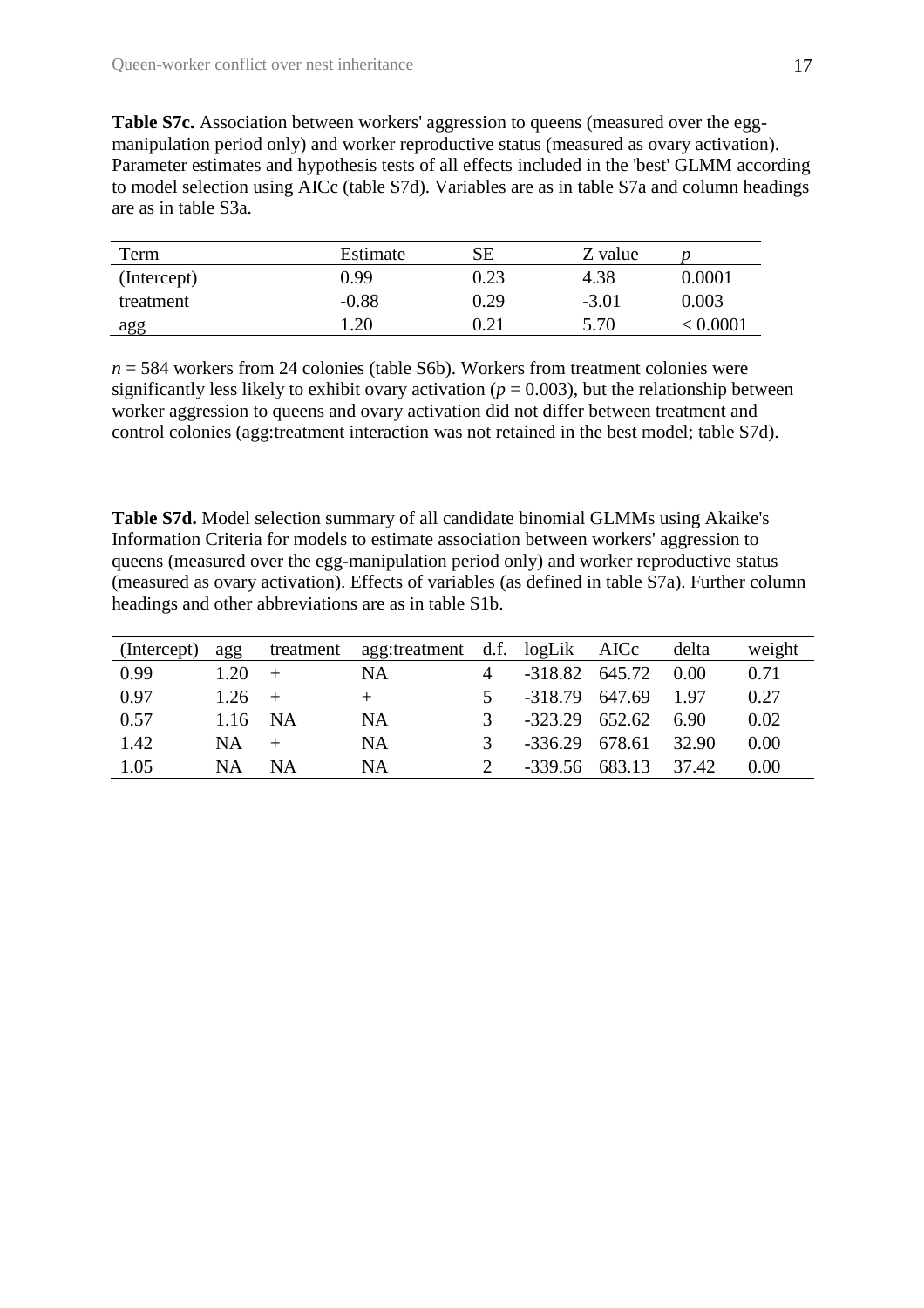**Table S7e.** Association between workers' aggression to queens (measured over any experimental period) and worker reproductive status (measured as observed egg-laying). Parameter estimates and hypothesis tests of all effects included in the 'best' GLMM according to model selection using AICc (table S7f). Variables are as in table S7a and column headings are as in table S3a.

| Term        | Estimate | $_{\rm SE}$ | Z value |          |
|-------------|----------|-------------|---------|----------|
| (Intercept) | $-1.70$  | 0.18        | $-9.30$ | < 0.0001 |
| agg         | 0.22457  | 0.08014     | 2.802   | 0.0006   |

 $n = 642$  workers from 24 colonies (table S6c). The proportion of workers that were egglayers did not differ between treatment and control colonies (the effect of treatment was not retained in the best model; table S7f).

**Table S7f.** Model selection summary of all candidate binomial GLMMs using Akaike's Information Criteria for models to estimate association between workers' aggression to queens (measured over any experimental period) and worker reproductive status (measured as observed egg-laying). Effects of variables (as defined in table S7a). Further column headings and other abbreviations are as in table S1b.

| (Intercept) | agg       | treatment | agg:treat-<br>ment | d.f.                  | logLik    | AICc   | delta | weight |
|-------------|-----------|-----------|--------------------|-----------------------|-----------|--------|-------|--------|
| $-1.70$     | 0.80      | NA        | NA                 | 3                     | $-332.23$ | 670.50 | 0.00  | 0.49   |
| $-1.54$     | 0.81      |           | NA                 | $\overline{4}$        | $-331.53$ | 671.12 | 0.62  | 0.36   |
| $-1.48$     | 0.71      |           | $^{+}$             | 5.                    | $-331.37$ | 672.82 | 2.32  | 0.15   |
| $-1.29$     | <b>NA</b> | NA        | NA                 | $\mathcal{D}_{\cdot}$ | $-340.41$ | 684.84 | 14.34 | 0.00   |
| $-1.16$     | NA        |           | NA                 | 3                     | -339.99   | 686.02 | 15.52 | 0.00   |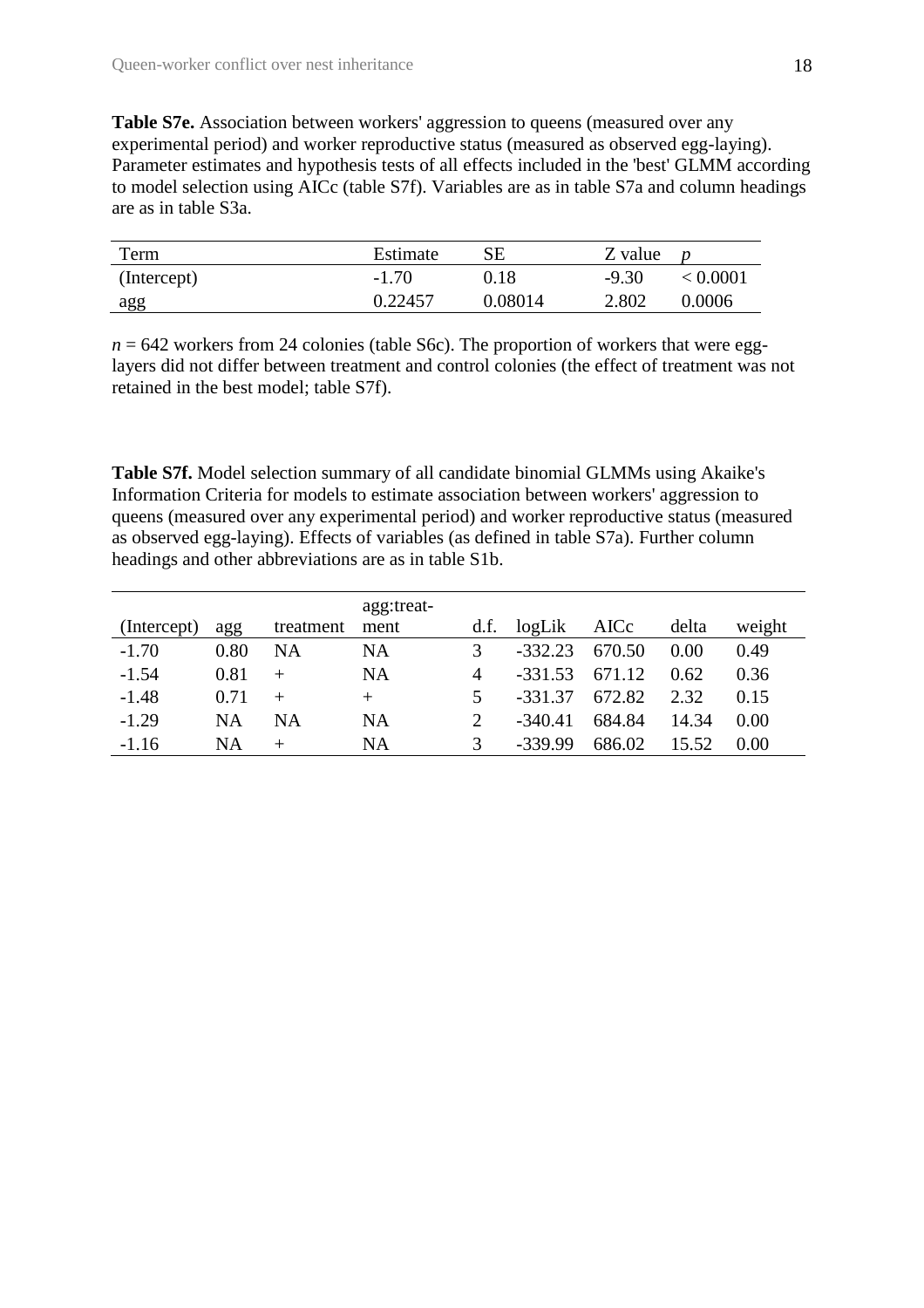**Table S7g.** Association between workers' aggression to queens (measured over the eggmanipulation period only) and worker reproductive status (measured as observed egg-laying). Parameter estimates and hypothesis tests of all effects included in the 'best' GLMM according to model selection using AICc (table S7h). Variables are as in table S7a and column headings are as in table S3a.

| Term        | Estimate | SЕ       | Z value |          |
|-------------|----------|----------|---------|----------|
| (Intercept) | $-1.53$  | 0.19     | $-8.13$ | < 0.0001 |
| agg         | 0.69     | $0.20\,$ | 3.40    | 0.0006   |
|             |          |          |         |          |

 $n = 584$  workers from 24 colonies (table S6d). The proportion of workers that were egglayers did not differ between treatment and control colonies (the effect of treatment was not retained in the best model; table S7h).

**Table S7h.** Model selection summary of all candidate binomial GLMMs using Akaike's Information Criteria for models to estimate association between workers' aggression to queens (measured over the egg-manipulation period only) and worker reproductive status (measured as observed egg laying). Effects of variables (as defined in table S7a). Further column headings and other abbreviations are as in table S1b.

| (Intercept) | agg       |       | treatment agg:treatment d.f. logLik AICc |                |                    |        | delta | weight |
|-------------|-----------|-------|------------------------------------------|----------------|--------------------|--------|-------|--------|
| $-1.53$     | $0.69$ NA |       | <b>NA</b>                                | $\mathcal{R}$  | $-317.63$ $641.29$ |        | 0.00  | 0.49   |
| $-1.37$     | $0.71 +$  |       | NA                                       | 4              | $-316.96$ 641.98   |        | 0.69  | 0.35   |
| $-1.31$     | $0.58 +$  |       | $+$                                      | 5 <sup>7</sup> | -316.74 643.59     |        | 2.30  | 0.16   |
| $-1.17$     | NA.       | $N_A$ | NA                                       |                | $-323.48$ 650.98   |        | 9.68  | 0.00   |
| $-1.04$     | NA.       |       | NA                                       | $\mathcal{R}$  | $-323.07$          | 652.18 | 10.89 | 0.00   |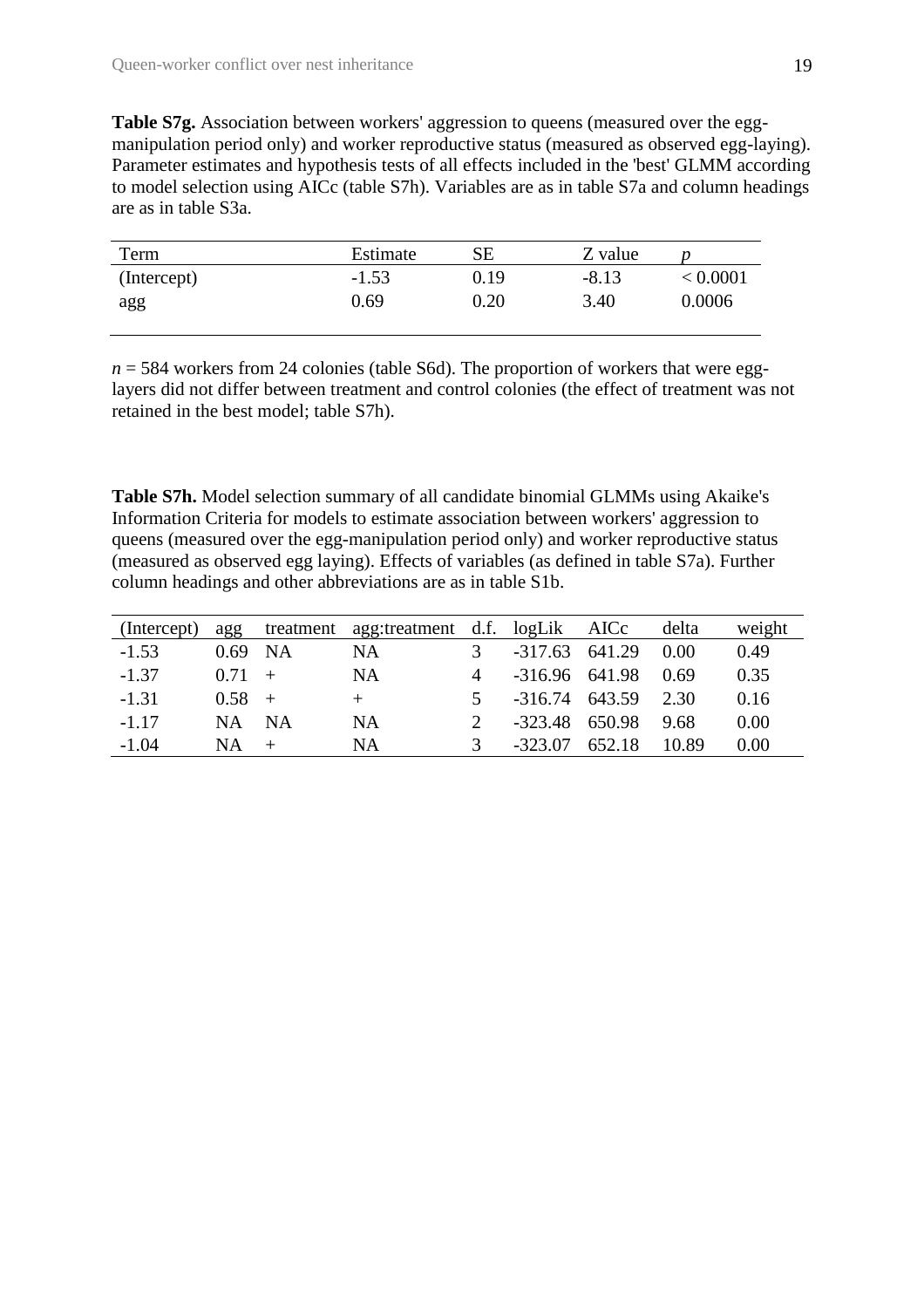**Table S8a**. Effect of treatment on queen egg-laying rate as a function of time (figure S2). Parameter estimates and hypothesis tests of all effects included in the 'best' GLMM according to model selection using AICc (table S8b). Variables are as below and column headings are as in table S3a.

| Term           | Estimate | SЕ    | Z value |          |
|----------------|----------|-------|---------|----------|
| (Intercept)    | 1.70     | 0.14  | 12.19   | < 0.0001 |
| treatment      | 1.39     | 0.20  | 7.10    | < 0.0001 |
| time           | $-0.01$  | 0.003 | $-5.57$ | < 0.0001 |
| time:treatment | 0.06     | 0.004 | 15.78   | < 0.0001 |

Time: time relative to competition point; treatment: queen (a) eggs removed before competition point or (b) removed and returned.

**Table S8b.** Model selection summary of all candidate Poisson GLMMs using Akaike's Information Criteria for models to estimate effect of treatment on queen egg-laying rate as a function of time. Effects of variables (as defined in table S8a). Further column headings and other abbreviations are as in table S1b**.**

| (Intercept) | time    |    | treatment time:treatment d.f. |                | logLik AICc                  | delta | weight |
|-------------|---------|----|-------------------------------|----------------|------------------------------|-------|--------|
| 1.70        | $-0.01$ |    | $+$                           |                | $-2707.06$ 5424.23 0.00      |       | 1.00   |
| 2.04        | 0.02    |    | NA                            | $\overline{4}$ | $-2832.91$ 5673.91 249.67    |       | 0.00   |
| 2.41        | 0.02    | NA | NA                            | $\mathcal{R}$  | -2838.54 5683.13 258.89 0.00 |       |        |
| 1.86        | NA      |    | ΝA                            | $\mathcal{R}$  | -2872.93 5751.91 327.68 0.00 |       |        |
| 2.24        | NA      | ΝA | NA                            |                | $-2878.06$ 5760.14 335.91    |       | 0.00   |